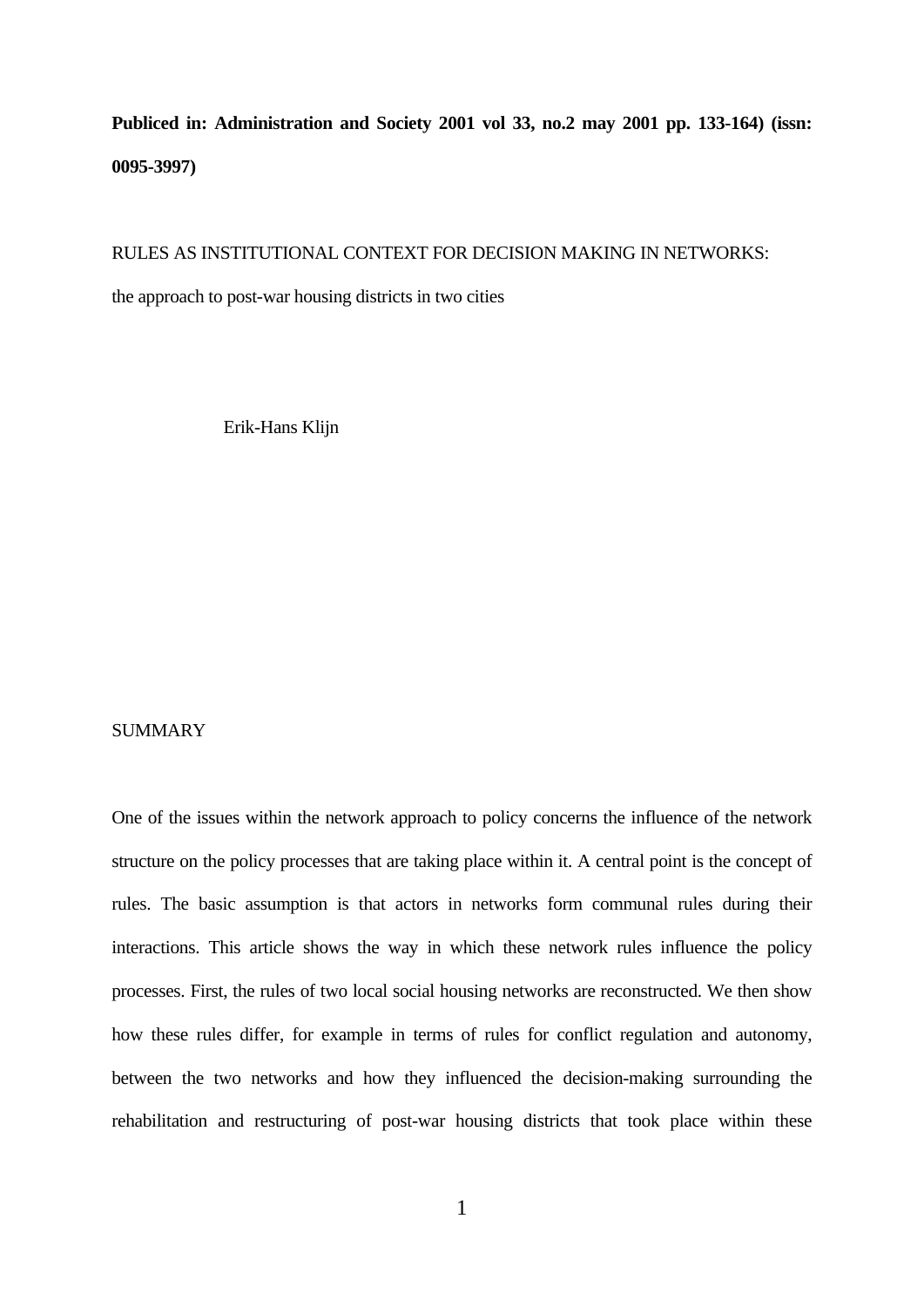networks. We look at the extent to which these differences in the rule structures of the networks explain the differences in the development of the decision-making processes. The article concludes with a discussion of rules as a context for decision making.

Dr. E.H. Klijn

Associate professor

Department of Public Administration,

Erasmus University Rotterdam

P.O. Box 1738

3000 DR Rotterdam, The Netherlands

e-mail: [klijn@fsw.eur.nl](mailto:klijn@bsk.fsw.eur.nl)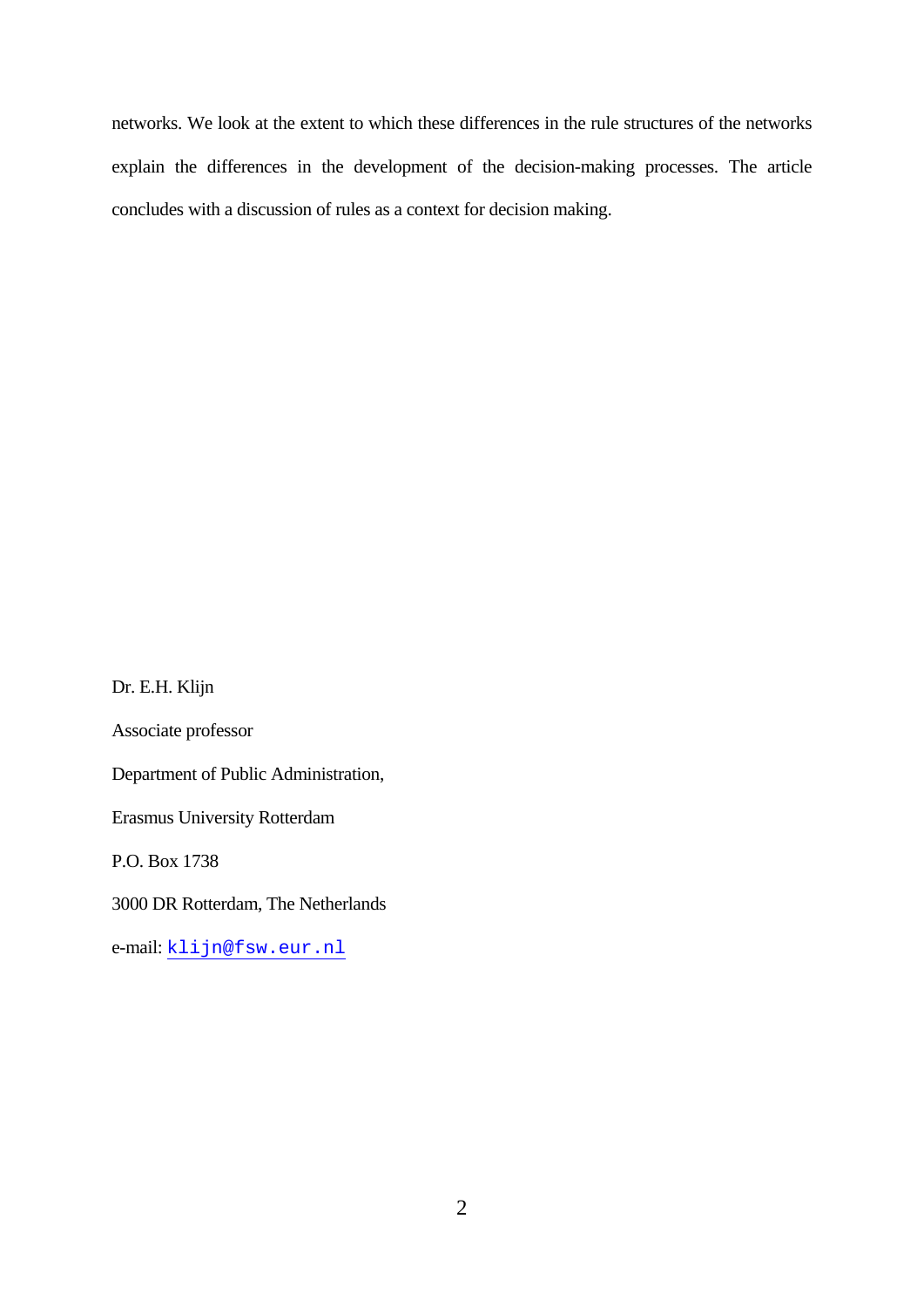## 1. INTRODUCTION

Within public administration a good deal of attention has recently been devoted to institutions and institutional explanations. After a long period in which policy processes were viewed primarily as resulting from more or less goal-oriented decisions and in which the analytical emphasis lay mainly on actors' goal-oriented strategies (see March/Olson, 1989) the institutional dimension of administrative behavior and administrative processes has once more taken center stage (Scharpf, 1997; also Scott, 1995). One of the developments which fits into this turnaround is the attention devoted to governance in networks (Marsh/Rhodes, 1992; O 'Toole, 1997; Kickert/Klijn/Koppenjan, 1997).

The network perspective assumes that policy is developed and implemented in networks in organizations. These policy networks can be defined as 'changing patterns of social relationships between interdependent actors which take shape around policy problems and/or clusters of resources and that are formed, maintained and changed by an ecology of games between these actors' (Klijn, 1996a: 97; see also Kickert/Klijn/Koppenjan, 1997). Within these policy networks actors conduct themselves strategically in policy processes. In this theoretical framework, policy processes are viewed as (series of) games (for the concept of game, see Allison, 1971; Crozier/Friedberg, 1980; Scharpf, 1997). The multiplicity of actors and their various and sometimes conflicting perceptions, interests and strategies make these games complex (see Klijn, 1996a, also Cohen/March/Olsen, 1972, Lindblom/Cohen, 1979).

Networks come into being and remain in existence because actors are dependent on each other (Aldrich, 1979; Negandhi, 1975; Wamsley, 1985). Actors cannot achieve their objectives without resources, which are in the possession of other actors. Networks are thus characterized by a limited substitutability of resources, which ensures that sustainable social relations between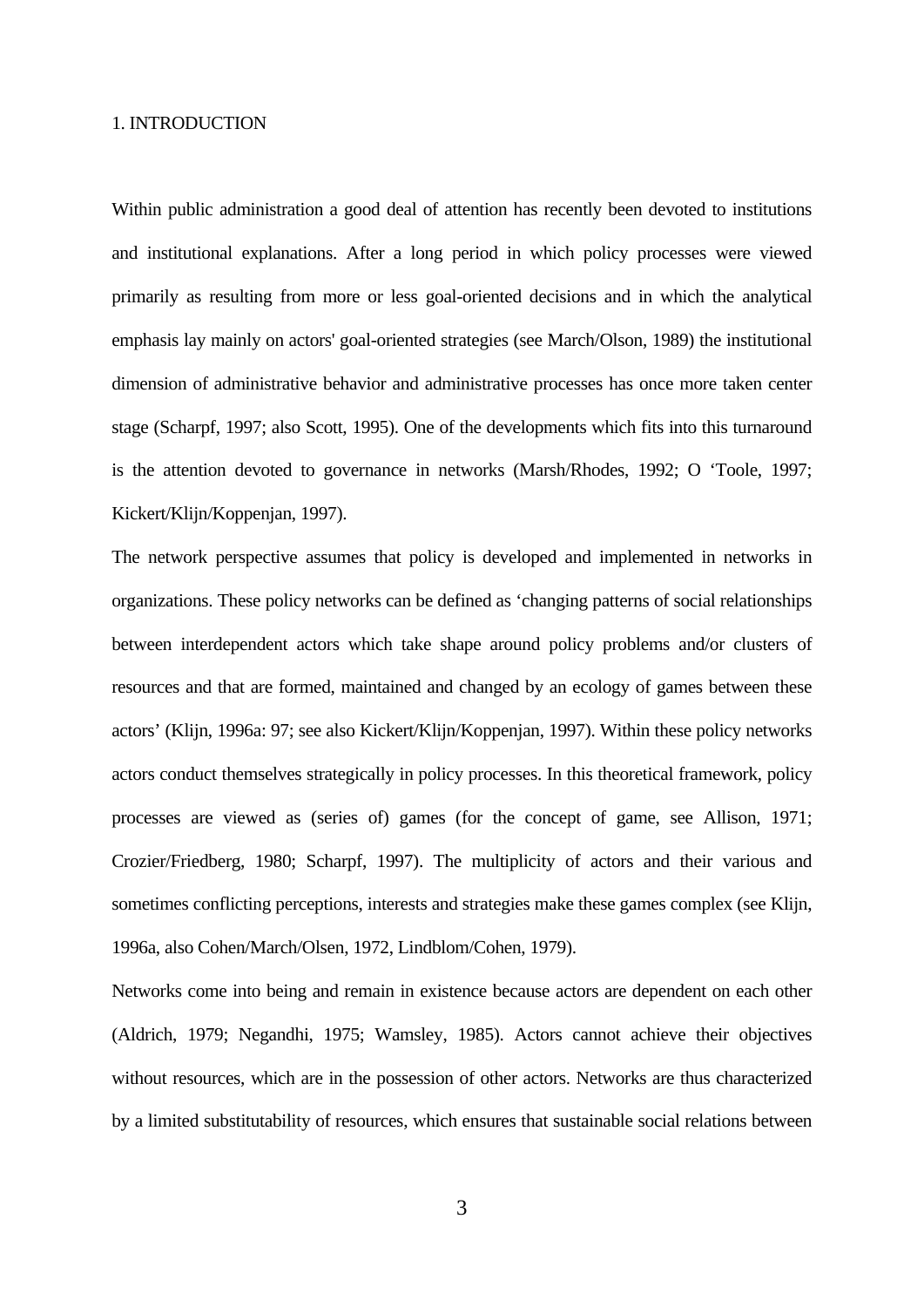actors are created. In separate policy games actors endeavor, within the constraints of their dependencies and the context of the game, to achieve interesting objectives.

Thus the network perspective stresses the importance of both stability and complexity: the stability of long-term social relations, and the complexity that results from the interaction of different perceptions and strategies of various interdependent actors. Usually in empirical analysis it is only complexity that is elaborated. Empirical research is directed at the patterns of interaction, the strategies of the actors or their different perceptions, frameworks or theories in use. The aspect of stability, of shared rules between actors in networks, is rarely the object of empirical research. One reason for this is that it is very time consuming to analyze more than just formalized written rules. If one assumes that rules are being created by the actors themselves in interaction, then the researcher has to do the work of reconstructing the rules from what the actors say and do.

The question of what rules regulate the behavior of actors in networks, how these rules change and how they affect the interactions within networks are both interesting and relevant. In this article an attempt is made to analyze the rules of networks and their impact on interaction and decision making. For this analysis two local housing networks in the Netherlands, one in Rotterdam and the other in The Hague, are compared. An analysis is made of the rules and of the decision-making processes at work in these two networks for the rehabilitation of post-war housing and the restructuring of post-war housing districts.

Section 2 states first the theoretical framework that was used for the study and ends with an explanation of how the research was carried out. Section 3 describes the context of the study: the Dutch housing system and the policy-making process for rehabilitating post-war housing. This section also gives a very brief description of the policy-making processes in the two cities and the main differences between them. Then in sections 4 and 5 an analysis is made of the rules that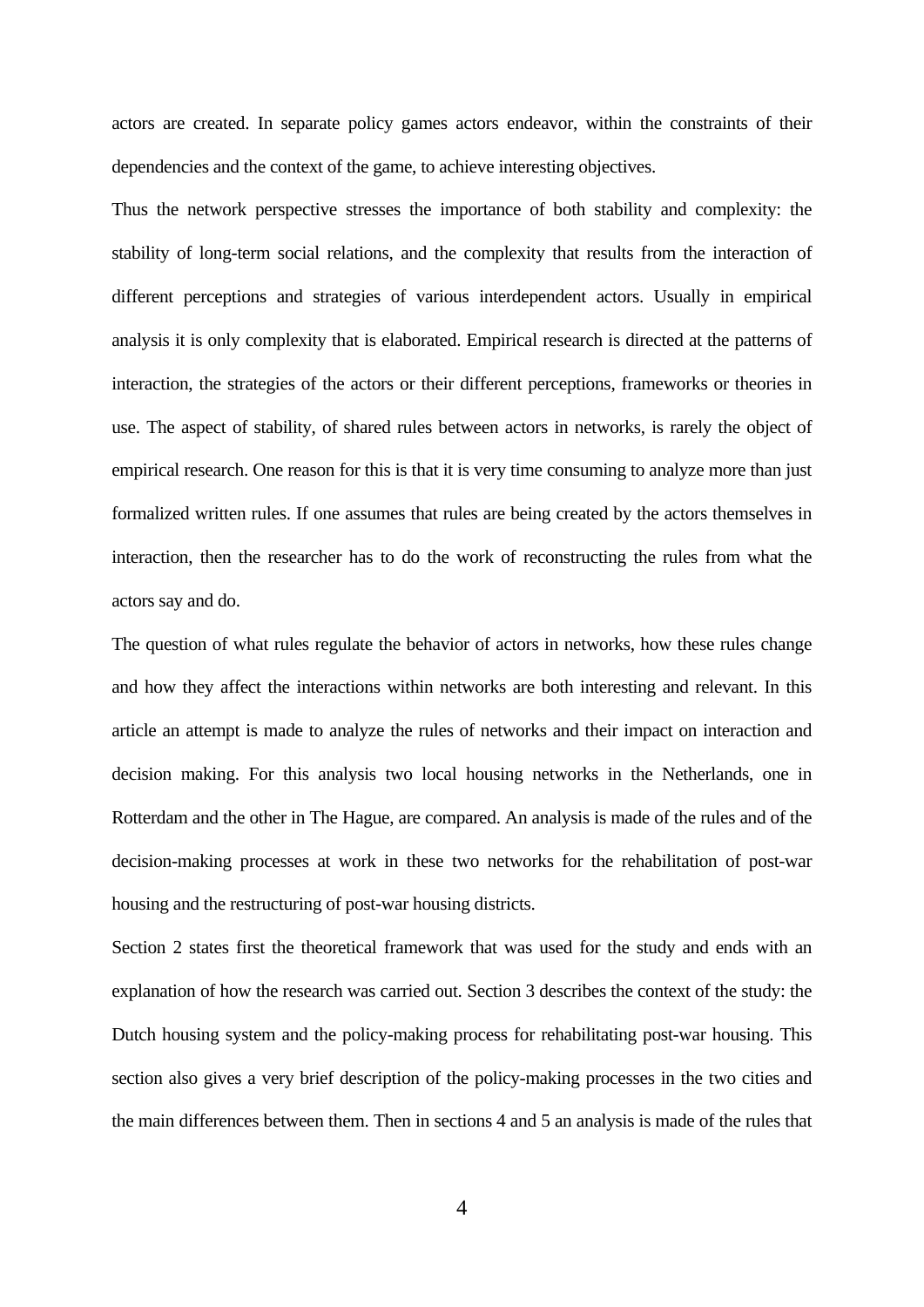are operating in the two local housing networks. The relationship between the two sets of rules and the outcomes of the interaction patterns are elaborated. The article ends with some conclusions on the effects of network rules on interactions and tries to summarize some promising directions for future research.

## 2. NETWORK RULES AND DECISION MAKING: A THEORETICAL FRAMEWORK

Through their sustained interactions, actors create network structures: rules and resources that (will) have a structuring effect on future interactions in the network. The original inspiration for the structure concept and how it relates to interactions comes from the English sociologist Anthony Giddens (1979; 1984). Giddens summarizes the distinctive relationship between structure and interaction in his term 'duality of structures'. Structure is a precondition for action, and at the same time it is affirmed and changed during that action. We can use a linguistic example to illustrate what Giddens means by this duality of structures. We use grammatical rules to create practical language: speaking and writing. Without these rules communication would be impossible. At the same time, however, grammatical rules change during everyday use. Styles of speaking and writing become obsolete and are replaced by others. New spelling rules are developed which might be formally initiated or may simply be a codification of rules that have been in informal use for some time. The process of institutionalization in which rules are formed and changed is a continuous, ongoing process (Berger/Luckman, 1966; Zijderveld, 1974). Game rules regulate actors' behavior without determining it. Outcomes of the game are determined by the interaction of the participating actors' strategies. The statement that rules regulate actors' behavior in a game needs further analysis. Rules are not natural laws and actors are not pawns in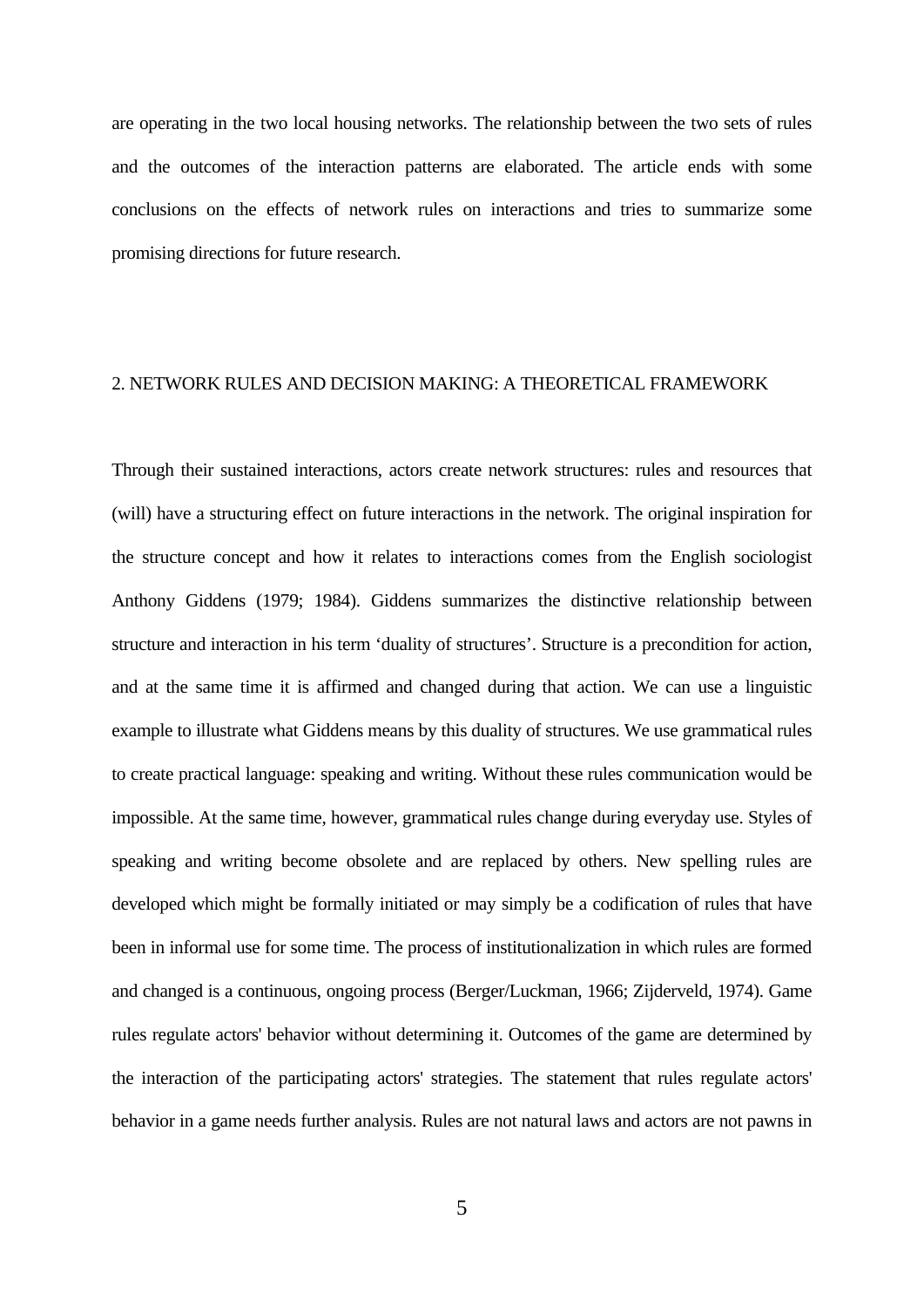a game with no will of their own.

## **Characteristics of rule-guided behavior**

Rules can be described as generalizable procedures that are adopted in the production and reproduction of games (freely rendered from Giddens, 1984: 18-21). One might characterize them as algorithms that provide social actors with a handle to determine the correct line of behavior. It will become clear that this description is too formalistic and too rigid. Rules can be formally laid down or have a more informal, tacit character. Although both are important, in this article the emphasis will lie on the informal rules.<sup>[1](#page-42-0)</sup> In this analysis the cognitive aspects of rules are underlined. The main emphasis will lie on the basic assumption that rules structure meanings and create cognitive frames through which reality is viewed. $2$ 

Rules are learned during participation in the game but are at the same time never entirely unambiguously present. They are only partly codified. Rules relate to the accepted and possible margins of action. They offer scope for action and at the same time delimit it. But what does it actually mean: actors follow rules? In other words: what are the features of rule-guided behavior (Klijn, 1996)?<sup>[3](#page-42-1)</sup>

## *Rules structure social practices*

Without rules, in the sense of generalizable procedures that regulate action, games would not be possible because the players would have no shared meanings at their disposal to enable interaction. Rules thus offer a framework within which concrete interactions can take place and can be interpreted; rules structure social practices. That does not mean, however, that certain social practices are guided by only one rule (Giddens, 1984). Social practices are usually underpinned by a series of overlapping rules. In analysing the rules in games, attention focuses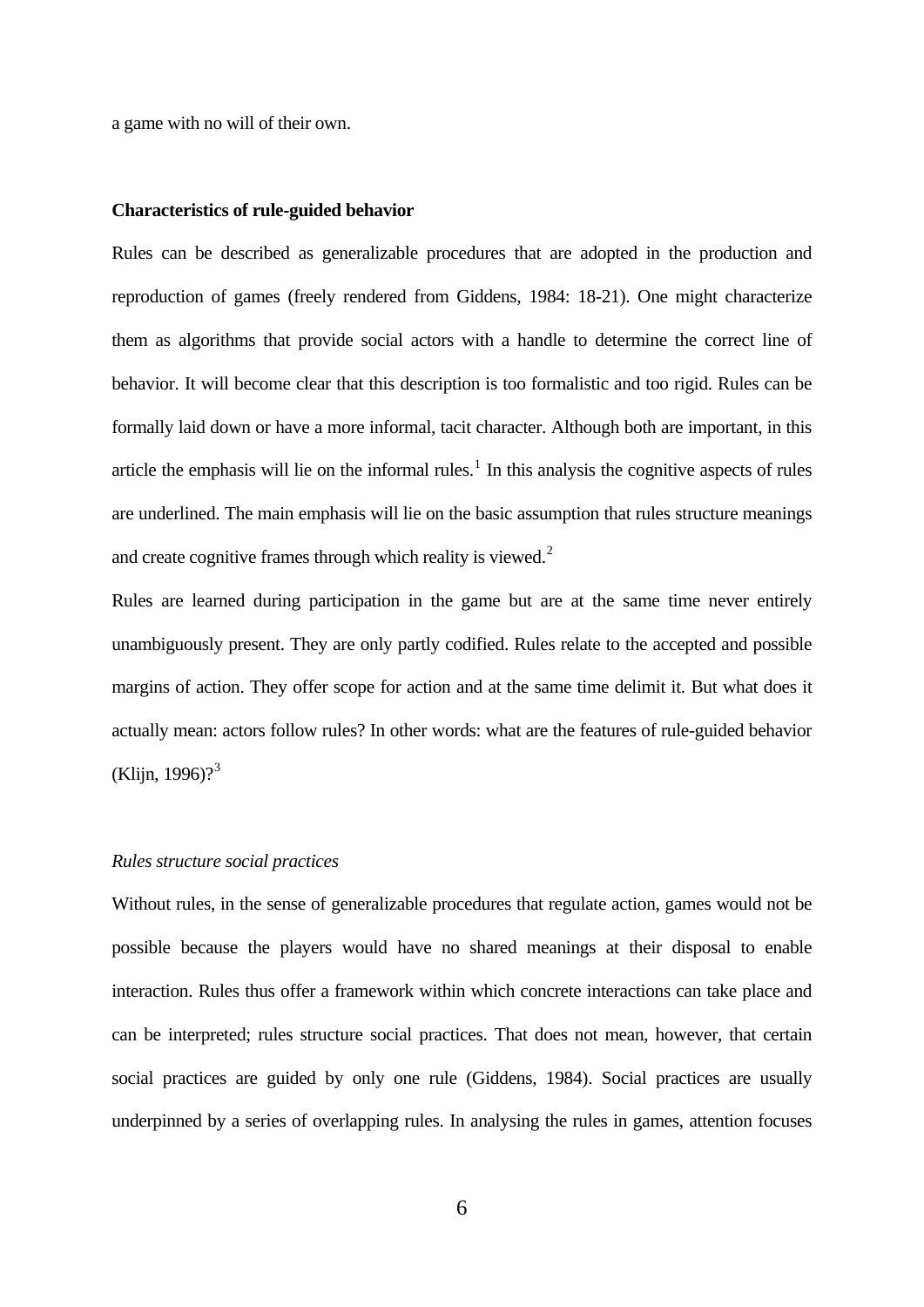on specific, generalizable procedures in those practices.

#### *Rules need 'followers'*

Rules assume a regularity but not a pattern. There is an essential difference between the two and this is linked to the fundamental difference between social and physical rules. It refers to the fact that rules must have followers and can only be maintained *by the will of the actors*. Rules as such can also be criticized and changed. They only continue to exist if they are continually (re)affirmed by actors either overtly or tacitly. Disobeying the rules can be followed by a whole range of possible sanctions.

As March and Olsen show, rules display a 'logic of appropriateness' (March and Olsen, 1989: 23-24). This involves interpreting the situations in which players find themselves and translating this interpretation into action based on the appropriate rules. Applying rules to specific situations is usually uncertain and requires interpretation. This interpretation contains an important source of conflicts about and changes to rules (March/Olsen, 1989; Weick, 1979). The following of rules and their continued existence thus does not take place 'behind actors' backs' but is a consequence of the actions of actors who use rules as an interpretative framework for those actions.<sup>[4](#page-42-1)</sup>

#### *Rules relate to actors' competence.*

Rule-guided behavior means that actors have implicit knowledge about how to act in particular situations. As Duintjer (1977: 27) states, understanding the art of following the correct rules of behavior in a particular situation is a practical skill. Such implicit knowledge is acquired by actors during socialization processes (Burns/Flam, 1987). Rules are very important to routine processes, for example. Various actors emphasize the enormous amount of knowledge which is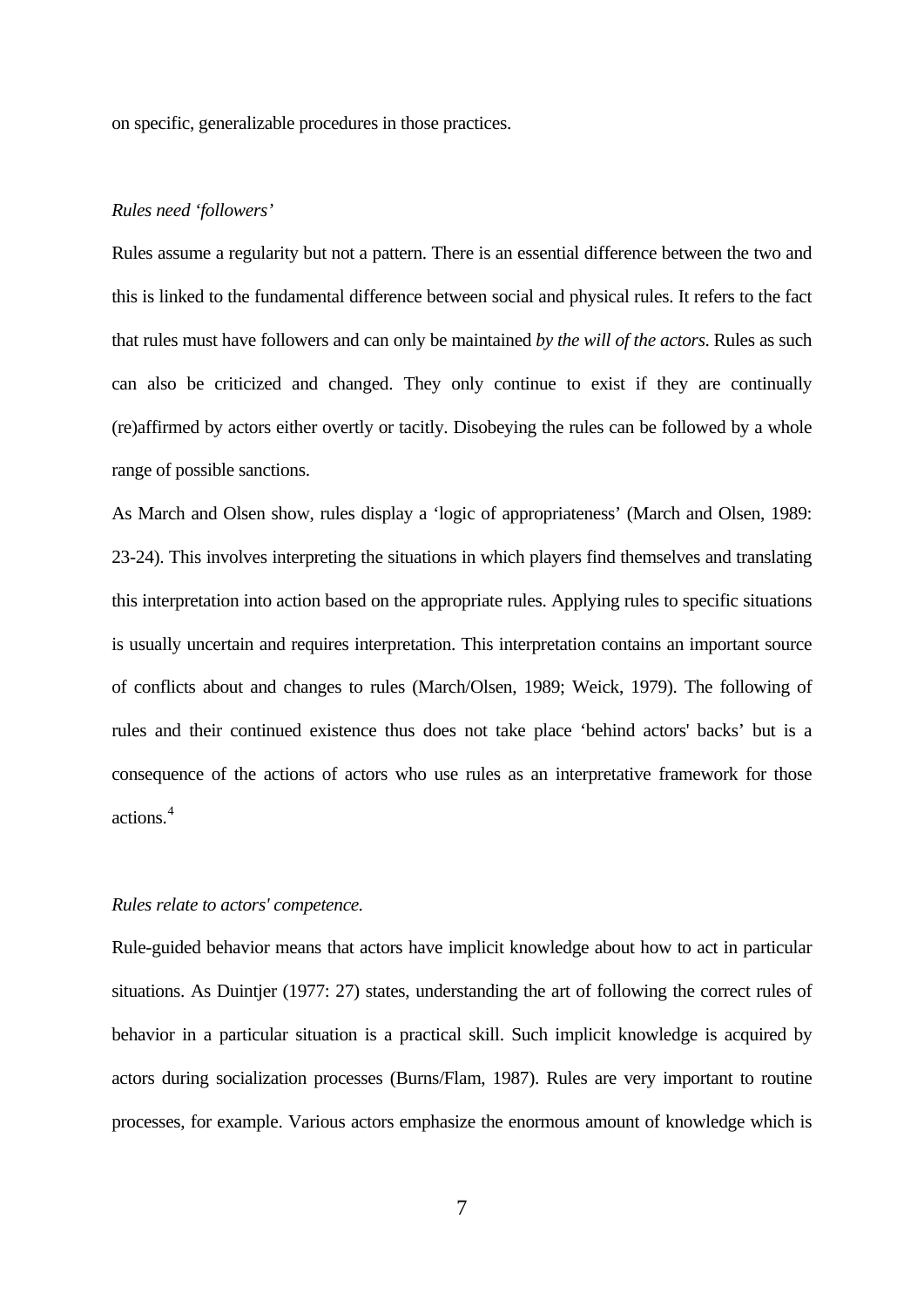needed to carry out routine actions but also the enormous number of rules which regulate such routine actions (Giddens, 1984: 22; Morgan, 1986: 130). In many cases this knowledge and the rules used remain implicit. Explaining the rules often involves an interpretation of those rules and can also change the use of rules.

## *Rules are trans-situational and not actor-bound*

Rules bear upon the relationships between actors. They regulate the interactions between actors and are thus by definition neither actor-bound nor specific to one situation. Rules thus relate to repeated behaviors of actors in different situations and are also valid over a longer period in a particular social context. Cohen (1989: 43) states in this regard, 'Rules of conduct are transsituational, in the sense that they are involved in forms of conduct that are (I) reproduced and recognized many times over during the routine activities undertaken by members of a collectivity, and (II) reproduced and recognized for a considerable period in the history of that group, (...) - rules of conduct may be conceived as trans-situational properties of a collectivity that enter into the reproduction of institutionalized conduct.' Rule-guided behavior entails participating in joint social practices (Duintjer, 1977). Rules are characteristic of the network or of part of it. They are created and remain in existence because actors maintain shared practices. Actors feel safe in a situation because they share the same rules in that particular situation. This means that in order to follow rules actors must be part of a 'collective community', however loosely organized it may be.

## **Rules and actions: a complex relationship**

Because, as has been said, social practices within games are nearly always regulated by overlapping sets of rules, and that, in addition, rules are often abstract and ambiguous, the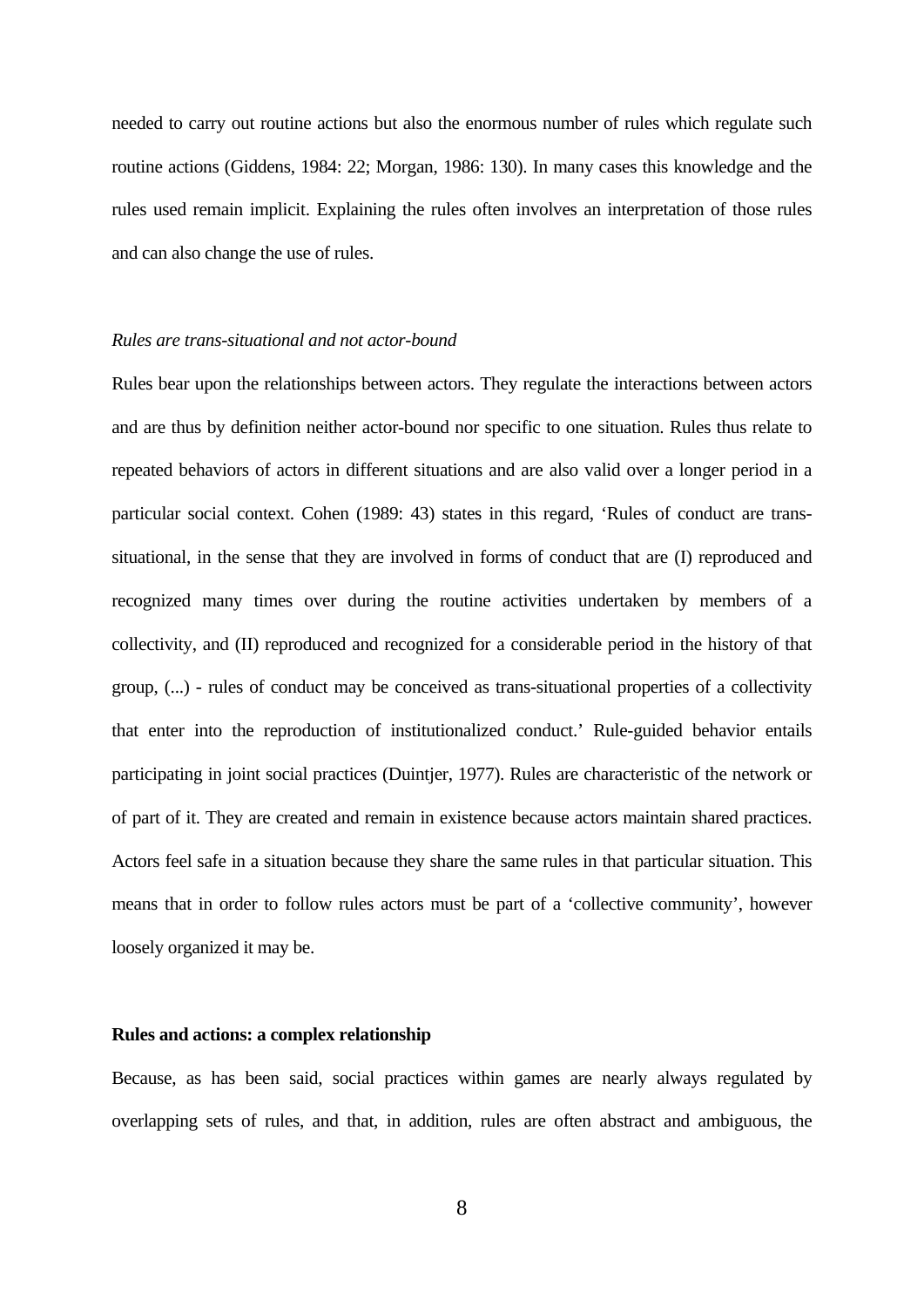players have to constantly transpose the rules as they know them into the concrete situation. It is not always clear which rules apply in a specific situation and how they should be applied in a particular case. Application and interpretation of rules can thus cause shifts and changes in the network's set of rules. Furthermore, rules can be consciously broken. The fact that rules need to gain a following means that they must be supported by the actors within the network.

In this way there is a continuous interplay between the rules, i.e. the structure of the network, and the games in which the rules are used. It will be clear that in a 'normal, routine situation' only a small portion of the rule pattern of the network is explicitly under discussion. Interaction between actors would be very time consuming and laborious if all the previously made rules had to be reconfirmed in every single new game. A large part of the network structure will therefore be 'taken for granted' and will not be under discussion (see, e.g., Duintjer, 1977; March/Olson, 1989; Scott, 1995). For various reasons, only a small section of the rules comes 'under pressure' in any one game. This ensures a certain continuity in the network. Since rules are transsituational and not actor-bound they have to be supported by a number of actors. This is another reason why it is unlikely that rules will change at the drop of a hat: all the actors would have to decide simultaneously that particular rules were no longer relevant to their actions. Furthermore, rules are often embedded in a whole set of interconnected rules, which makes them less prone to rapid change. Rules thus ensure a certain stability in actors' behavior, without determining that behavior or its outcomes. One could also say that rules enable actors to assume a particular behavior on the part of other actors without this having to be tested in a concrete case each time. Rules reduce uncertainty about the behavior of other actors but cannot ever remove it completely; after all, actors are not factors.

## **Types of rules in networks**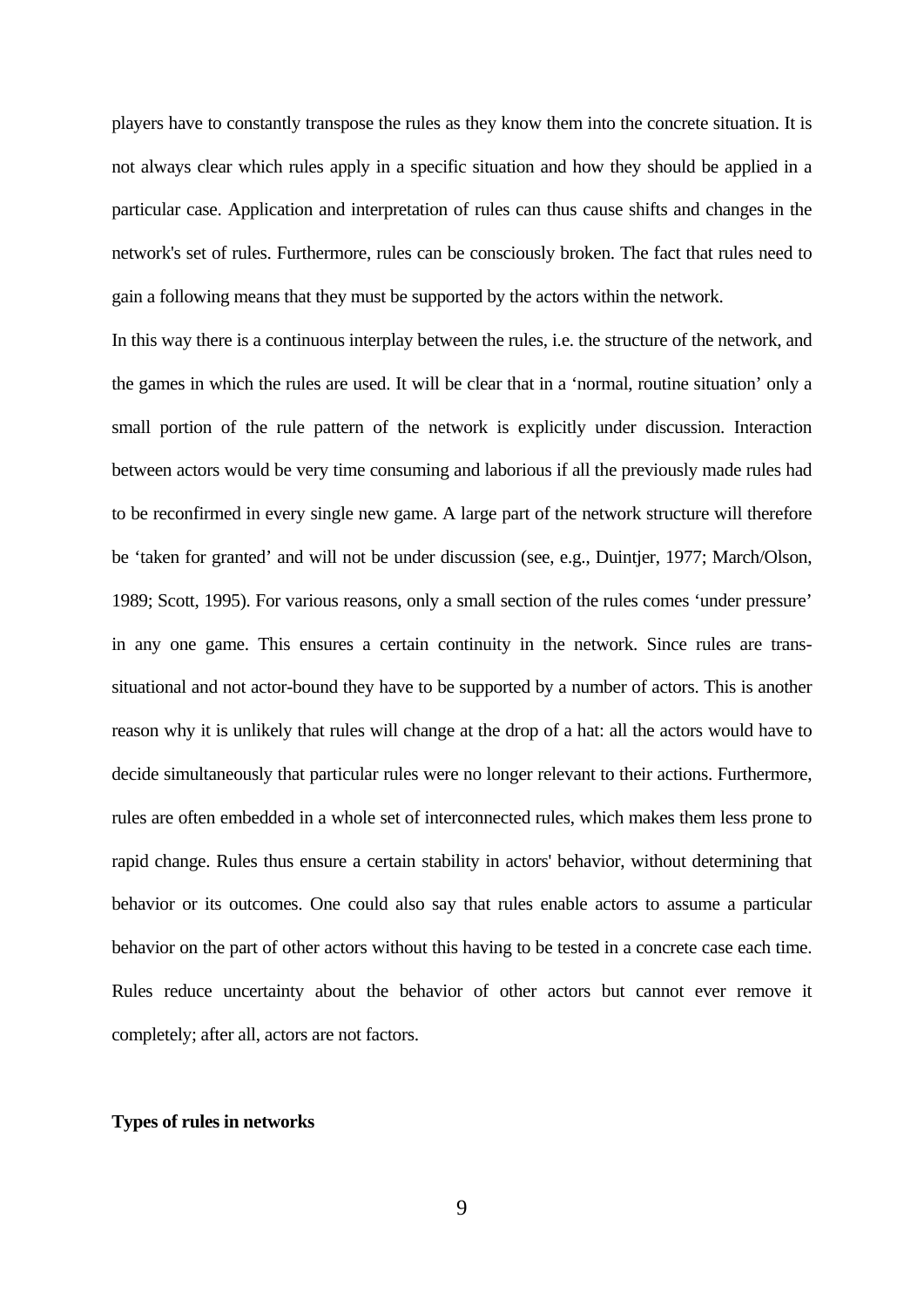An analysis of network rules is certainly relevant to gaining an insight into policy processes. The question is, however, what should the analysis concentrate on, in other words which rules or types of rules might be important to an analysis of policy networks. For an analysis of rules it is necessary to determine what types of rules the researcher is looking for. In the research into the rehabilitation and restructuring of post-war housing districts, use is made of a typology that distinguishes between interaction rules and arena rules.

The two types of rules have their own distinctive features. Arena rules provide the actors with a handle in determining the nature of the game and network in which they find themselves. These rules define a particular practice. Duintjer (1977) argues that this type of rule is often not recognized as a rule because it is 'taken for granted' (Duintjer, 1977: 46). Interaction rules, on the other hand, clearly have a procedural character that tells actors what is and is not permitted within the network. They modify behavior within the arena rules.<sup>[5](#page-42-1)</sup> In both types of rules a number of aspects are distinguished – they could be termed subsets of rules – that have had special attention devoted to them in the research (see Klijn, 1996: 64-66). In distinguishing these subsets a correlation is sought with existing classifications (see especially Ostrom, 1986; Burns/Flam, 1987).

In the arena rules three subsets are distinguished. These are:

rules that specify what is relevant and what is not for the actors involved in the network in which they are operating (*reality rules*). In other words, they furnish the actors with a sort of policy paradigm (Benson, 1982). Within this subset two types of rule are chiefly examined: rules concerning the identity of actors (*identity rules*) and professional standards that exist within a network about products and services that are provided (*product rules*). For example, in the non-profit housing sector clear, professionally shared standards regarding the quality of a dwelling are distinguished;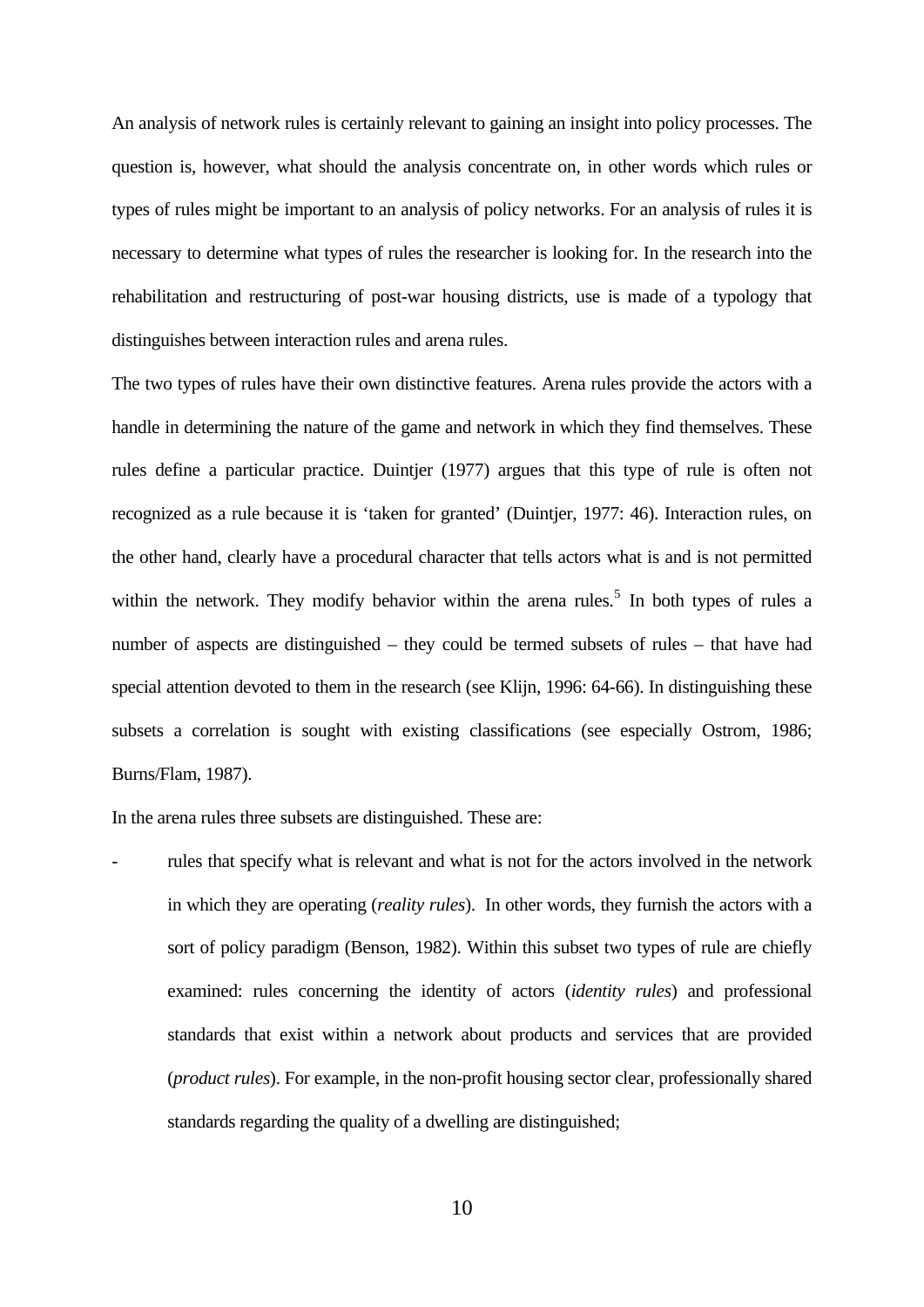- rules that specify rewards for behavior *(reward rules)*. These rules regulate which advantages and disadvantages are linked to particular game interactions. This might include formalized rules (e.g. subsidy rules) but also more informal rules in which status and evaluation criteria of outcomes are regulated.
- rules that specify the positions of actors in the network (*position rules*). Again, this involves not only formal rules but also more informal rules that specify the status of actors. Position rules are closely linked with the power of actors in networks.

In the interaction rules two subsets of rules are distinguished:

- rules that regulate access to playing in the network (*entry rules*). Entry rules regulate, for example, how exclusive a particular game will be (do all actors from the network have access or not) and how actors for a particular game are selected. This category of rules is closely connected with the position rules. They are frequently a refinement and extension of these rules;
- rules that regulate the mode of interaction between actors (*interaction rules*). A nonintervention rule is an obvious example of such a rule. Rules that regulate the provision of information or the method of regulating conflict management are other, though less obvious, examples of interaction rules.

Table 1 provides an overview of the subsets of rules mentioned above (see Klijn, 1996).

TABLE 1 A TYPOLOGY OF RULES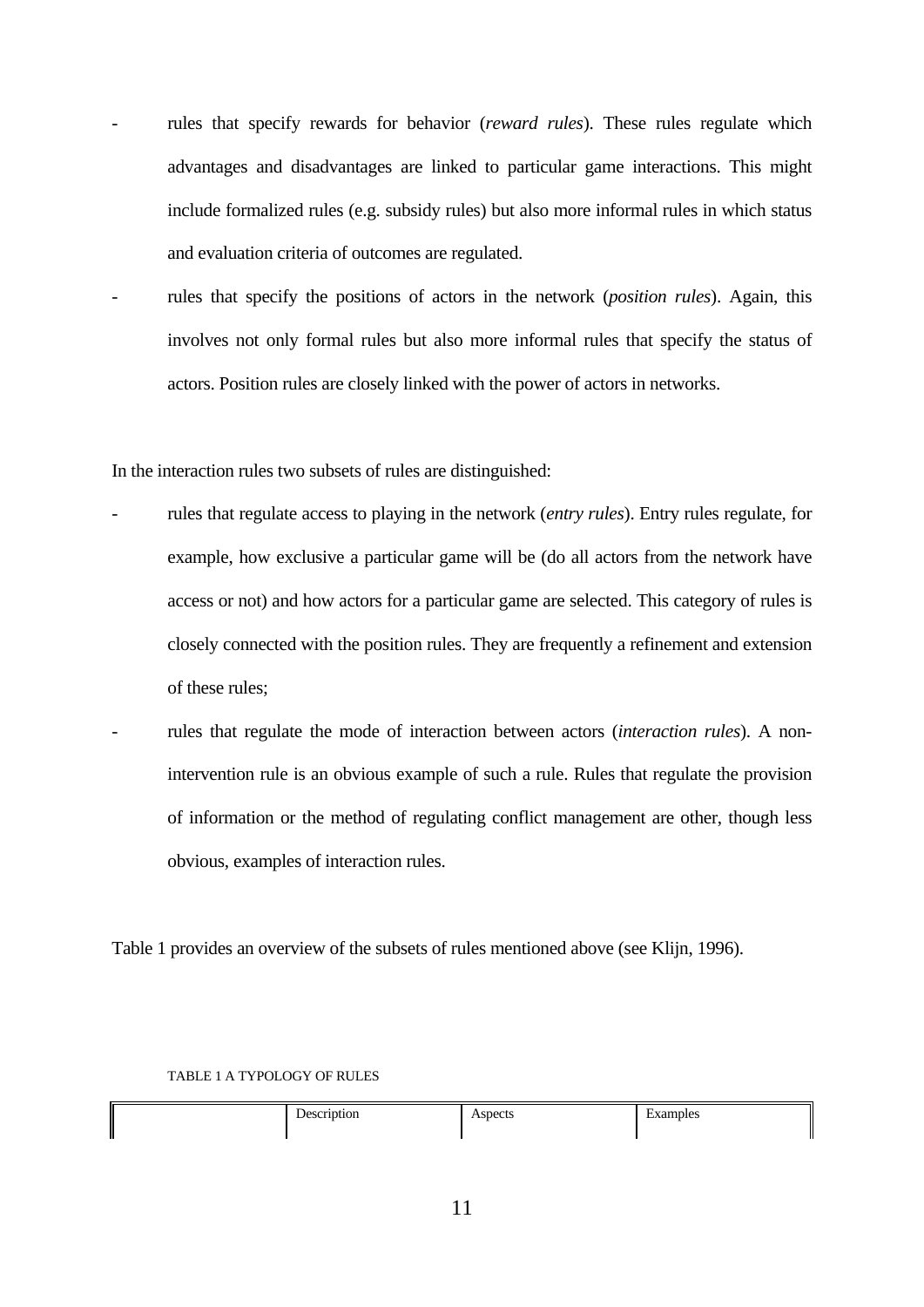| Interaction rules | Rules that regulate the game    | Entry to policy game       | -exclusivity                  |
|-------------------|---------------------------------|----------------------------|-------------------------------|
|                   | interactions;                   | (entry rules)              | -selection                    |
|                   | i.e. rules that specify what is |                            | -exit options                 |
|                   | and is not permitted in         |                            |                               |
|                   | games between actors            |                            |                               |
|                   |                                 | Interaction in policy game | -(non)intervention            |
|                   |                                 | (interaction rules)        | -provision of information     |
|                   |                                 |                            | -conflict                     |
| Arena rules       | Rules that regulate the game    | Reality                    | -identity of actors (identity |
|                   | setting;                        | (reality rules)            | rules)                        |
|                   | rules that define the social    |                            | -product rules                |
|                   | practices and distinguish       |                            |                               |
|                   | important matters from          |                            |                               |
|                   | unimportant ones.               |                            |                               |
|                   |                                 | Reward                     | -status                       |
|                   |                                 | (reward rules)             | -evaluation criteria          |
|                   |                                 | Positions                  | -status                       |
|                   |                                 | (position rules)           | -powers                       |

source: Klijn, 1996

# **The study: rules and decisions in post-war housing policy**

In the following sections the decision-making processes concerning the restructuring of post-war housing districts and the rules of the Rotterdam and Hague social housing networks are briefly analyzed using the typology in Table 1. This analysis is part of a larger study on the influence of network rules on complex interaction processes in networks that was conducted in the period 1991-1996 (Klijn, 1996). In the present study the rules of three housing networks have been reconstructed. In addition, the study consisted of a quantitative analysis of interaction patterns in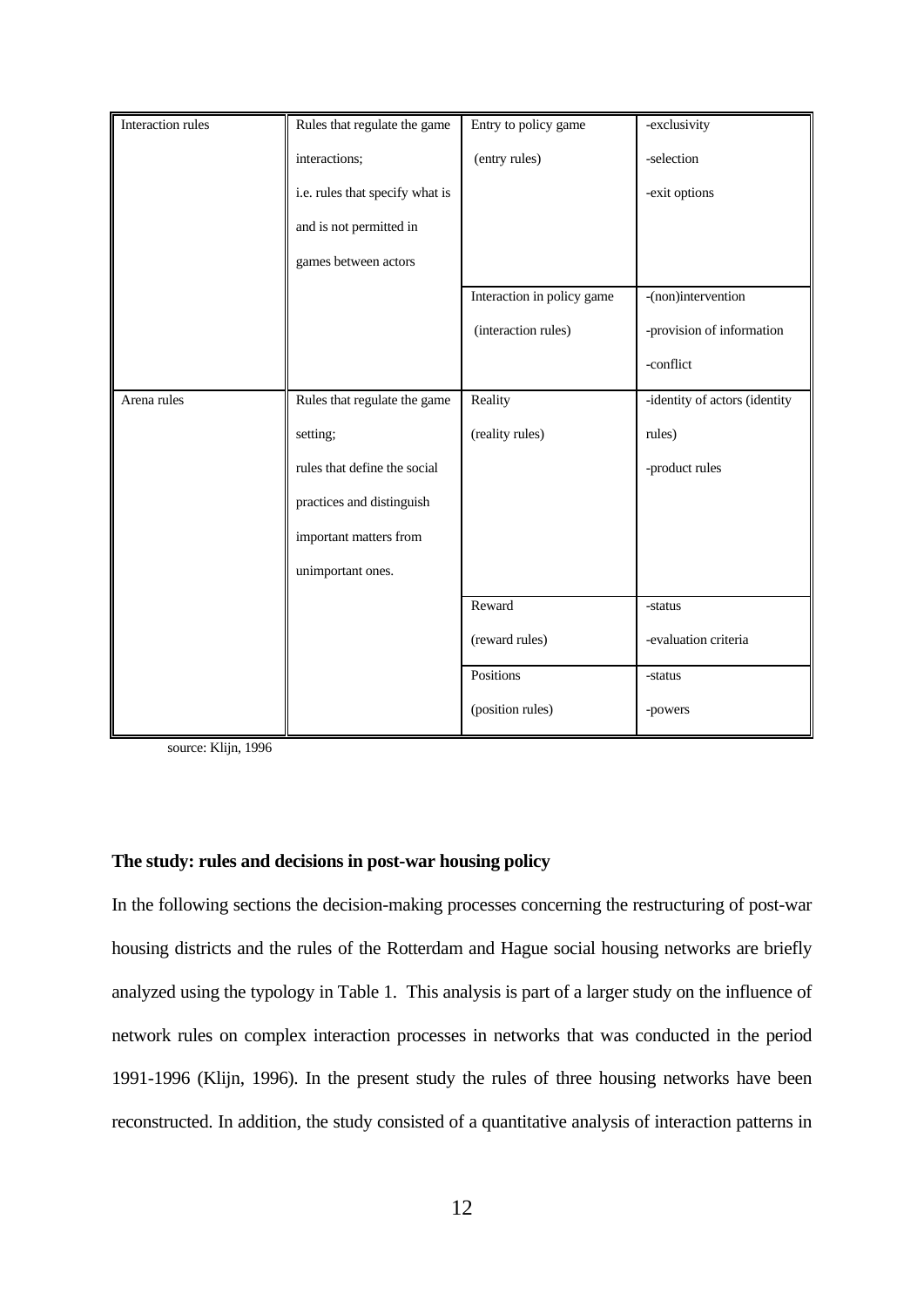the three local housing networks and a reconstruction of the decision-making processes concerning the post-war housing districts in these networks in the period 1985-1995 (in this article only parts of the decision-making processes are described and analyzed). Questionnaires were used to gather the quantitative research on interaction patterns, and qualitative interviews were conducted in order to reconstruct the rules. Because of limited space only two cases and only a limited part of the quantitative findings are presented. An extensive theoretical elaboration on networks, rules and network management is presented elsewhere (see Klijn, 1996a; Kickert/Klijn/Koppenjan (eds.), 1997). This article focuses on the question: which rules are important in local housing networks in the Netherlands and how do they affect policy interactions concerning restructuring post-war housing districts in these networks? The emphasis is on reconstructing the network rules and analyzing their impact on decision making. The policy interactions are analyzed briefly. All the quotes used in the article are taken from the interviews conducted for the study.

# 3. THE CONTEXT: DUTCH HOUSING POLICY AND THE POST-WAR HOUSING PROBLEM

Dutch housing policy has a long history. Over many years it has exerted a strong influence on the content and interaction patterns of local housing policy and on the development of network rules. In this section a very brief explanation of Dutch housing policy is presented along with the policy problems concerning post-war housing. This is followed by a brief discussion of the local housing networks in Rotterdam and The Hague and the key interactions around the restructuring of two post-war housing districts in these cities. The housing networks are analyzed by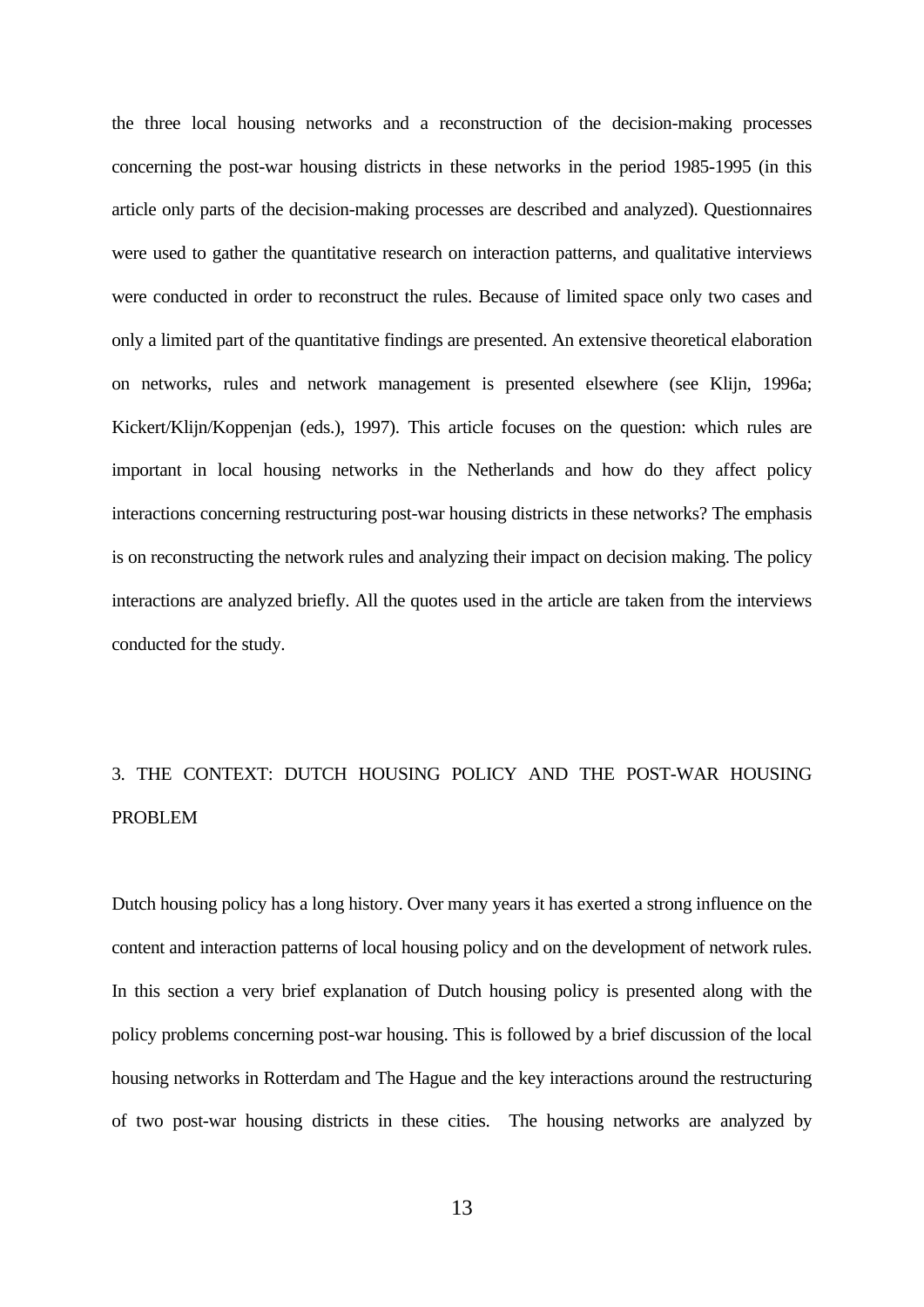'mapping' the actors involved.

#### **The context of the study: the Dutch social housing system**

After the Second World War the central government played an important role in the Dutch housing system, for example by actively pursuing a policy to keep rents low. In the early postwar years wages needed to be kept down in order to build up a strong export industry and this led to rents falling below cost price. Subsidies (known as 'object subsidies') were introduced to guarantee the construction of new dwellings. There was a need for both a large number of units as well as keeping them relatively cheap. The population increased sharply after the war but the demands of rebuilding the industrial base meant that nobody could afford much luxury. Because of this, the post-war housing policy relied strongly on the development of a broad non-profit rental sector. In the Netherlands this is referred to as social housing and it has exerted a strong influence on the Dutch housing market. The sector grew from just over 10% of the housing stock immediately after the war to more than 40% in the 1990s. Home ownership has only been promoted in recent years, increasing from just over 25% after the war to 50% at the end of the nineties, due to strong economic growth in the seventies and the period from the late eighties to the end of the century.

The construction and management of social housing was in the hands of housing associations, non-profit-making bodies that are authorized by the central government but manage their dwellings independently. It is these organizations that own the lion's share of the dwellings dating from the period 1945-1960, a result of the post-war housing policy that relied so heavily on subsidized building in the non-profit sector.

The commercial rental sector did not build much in the period 1945-1970. Only in the seventies did they start to build a large number of dwellings. This stopped again at the end of the seventies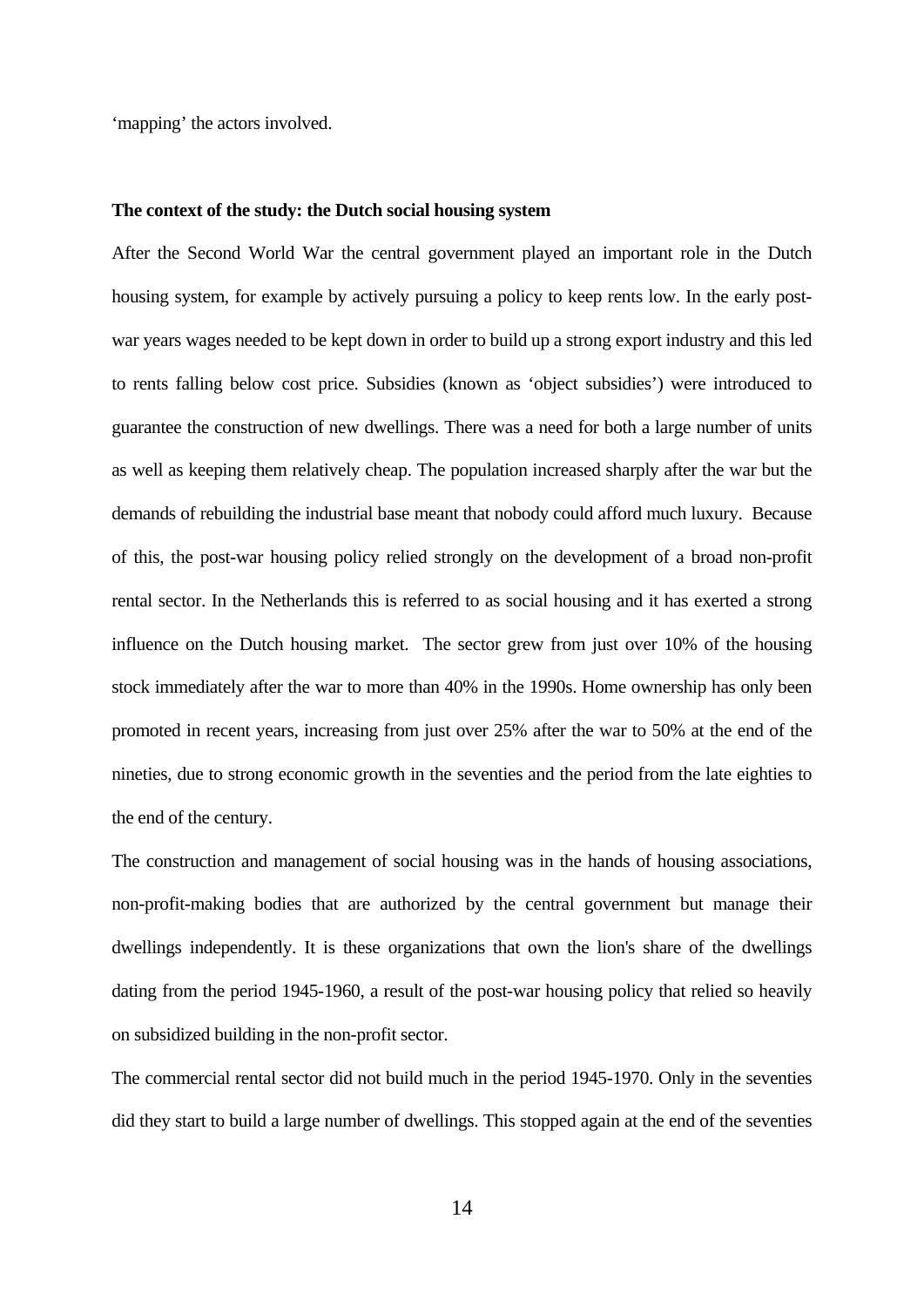when house prices went down along with the rest of the economy, and picked up again at the end of the eighties.

Since the late eighties and early nineties the (social) housing system has changed drastically. Object subsidies have been largely phased out and the central government is now far less involved. Housing associations have become more independent, less tied to both government regulations and government subsidies.

At the local level, where social housing policy is implemented, municipalities play an important role. In addition to programming and initiating new housing development, since the seventies they have also been significantly involved in urban renewal. This means that in the restructuring and rehabilitating of the early post-war housing districts, the subject of our analysis, the municipalities and the housing associations are two of the most important players. In addition, since the seventies it has become customary to involve residents and residents' organizations in the preparation and implementation of urban renewal plans.

## **Housing networks in two cities: the context for rehabilitating post-war housing districts**

As said before, the most important actors at the local level in housing policy are the local government, which can be divided into the offices of Housing and Environmental Planning, local politicians and housing associations. This can also be seen when the interactions of the various actors are mapped as has been done in scheme [1](#page-14-0) and  $2<sup>1</sup>$ . Other actors that appear in the network are residents' organizations, architects, construction companies and real estate agencies.

Mapping the interactions between actors has been done by Multi Dimensional Scaling. This is a

<span id="page-14-0"></span> 1 The adequacy of the figures is expressed in the stress of the configuration. A low stress means that the distances in the figure give a good indication of the interaction patterns that have been found. The stress of both figures is low (first figure .16296 and the second figure .12340).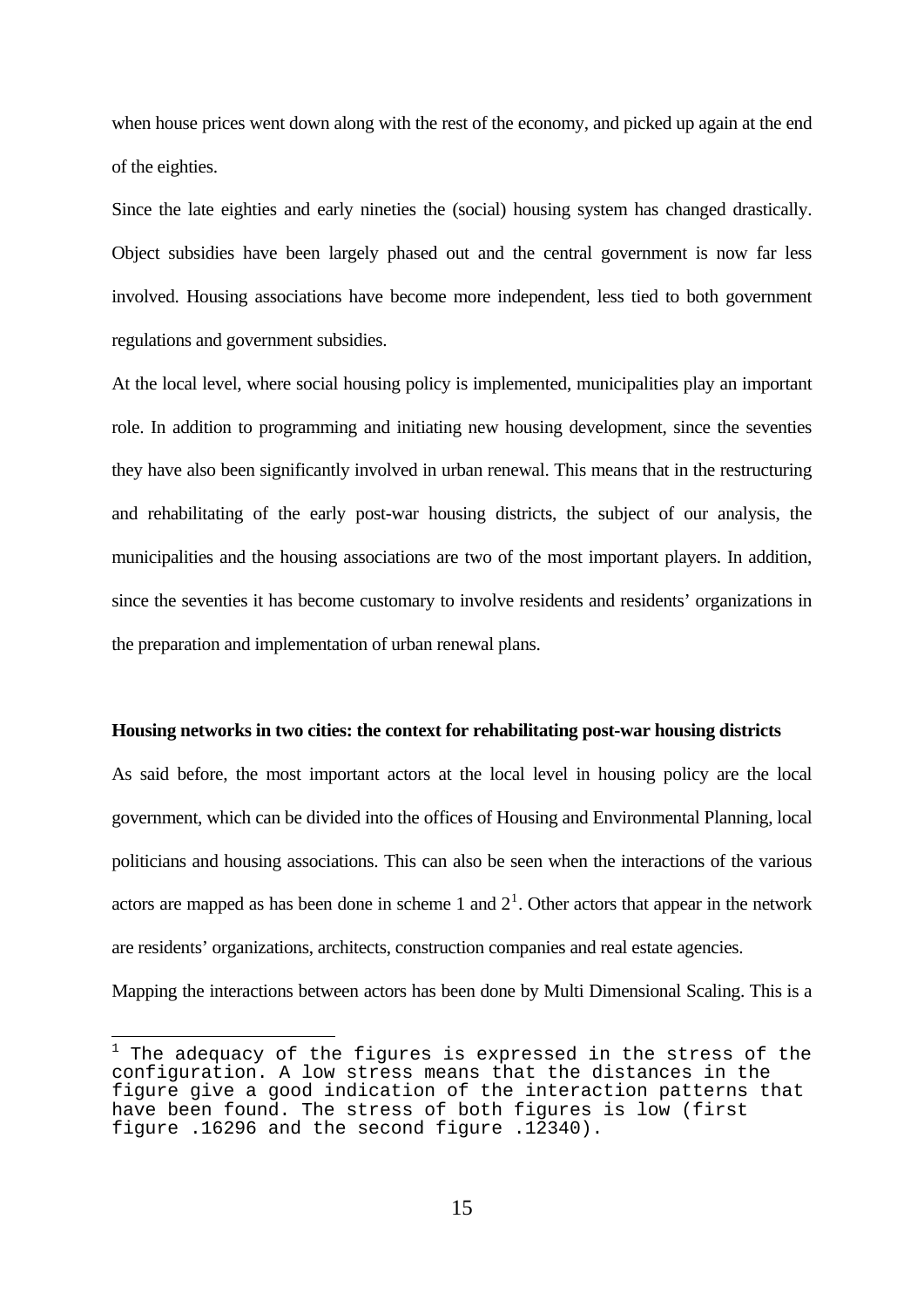technique often used (Scott, 1991) in which distances are calculated between actors on the basis of interaction matrices that contain information concerning the interactions of each actor combined with all the other actors that have been examined. This complex diagram is presented in two dimensions, in which actors with the same pattern of interactions find themselves close to each other. $2$ 

Looking at the schemes we see that in Rotterdam basically three clusters occur. The first cluster of actors at the right of the figure contains mainly housing associations, sub-municipal governments and some departments of the office of City Planning and Housing. This first cluster also includes the city alderman and several politicians. In the second cluster are most of the residents' organizations and some other departments of City Planing and Housing. The departments here are more decentralized than those in the first cluster. Compared to the actors in the first cluster, these actors have less frequent contact with other actors and a less varied interaction pattern. The third cluster mainly consists of commercial actors (construction companies, real estate agencies and project developers). When compared with the actors in the other clusters these generally have little interaction with other actors.

<span id="page-15-0"></span> 2 Note that the computer calculates the dimensions, which are in fact distances between various actors.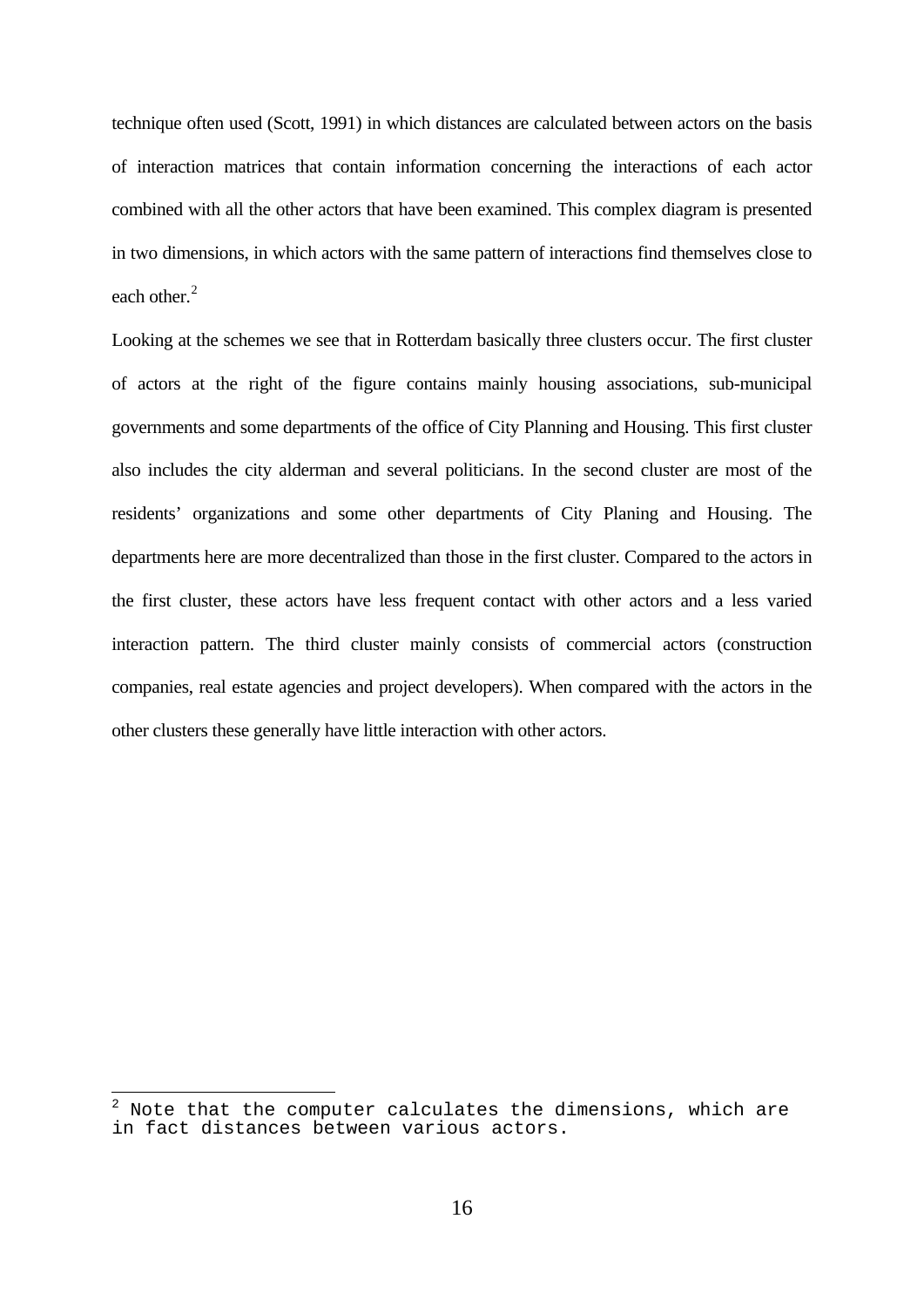



A=architect, B=residents organization, C=housing associations, D=civil service department, F=construction company,

G=sub-municipalities, M=real estate agency/developer, O=organization of small firms, P=political party, W=city alderman, X=research organization

Figure 2 Patterns of contact in The Hague (1994)

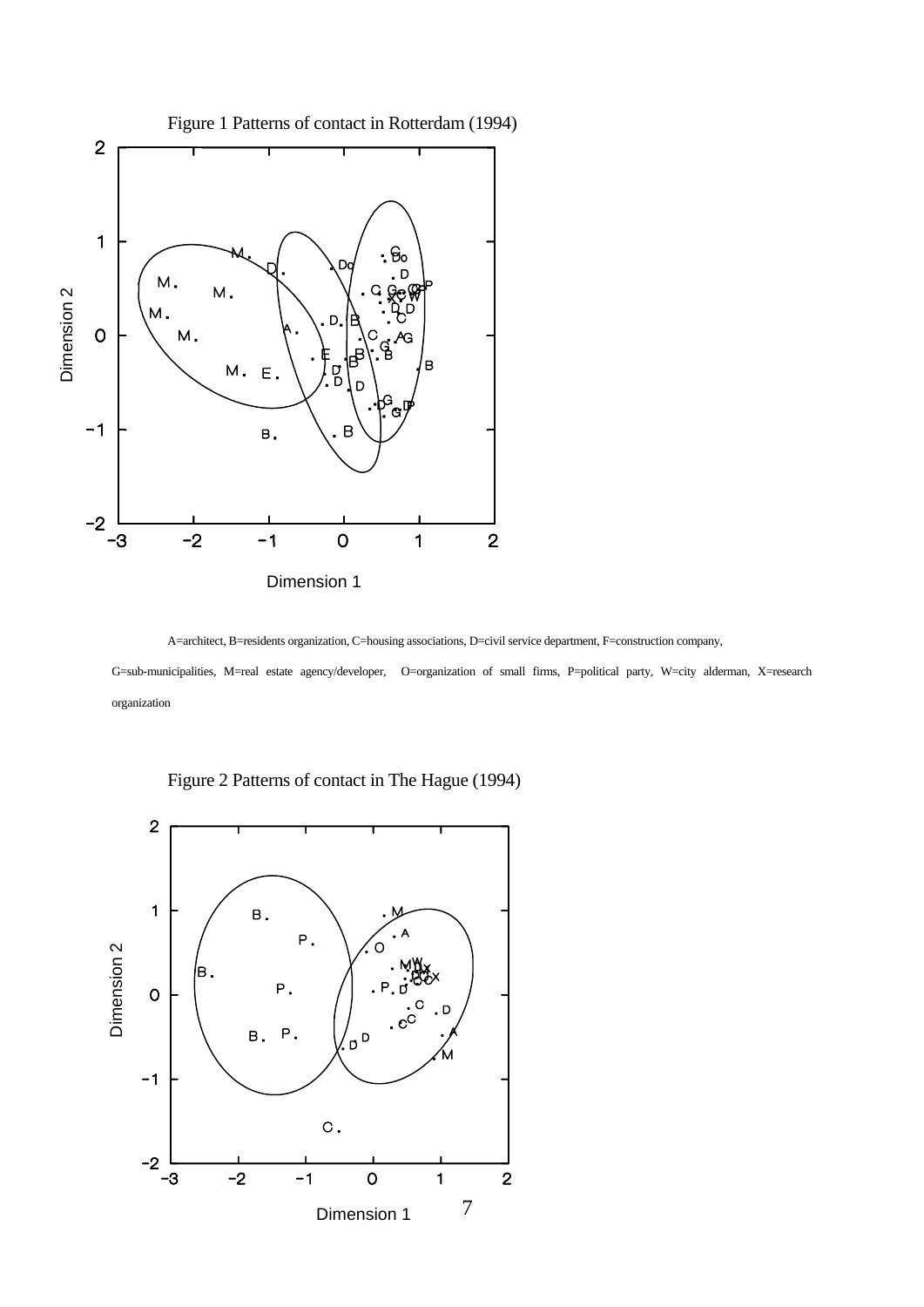A=architect, B=residents organization, C=housing associations, D=civil service department, M=real estate agency/developers, O=organization of small firms, P=political party, W=city alderman, X=researchorganization

In the case of The Hague we see two clusters of actors. The left cluster consists of residents' organizations and politicians. The actors in this cluster do not have a wide variety of contacts or a high frequency of interactions when compared to the other cluster. That cluster contains the 'professional' actors such as housing associations, project developers, departments of the office of Environmental Planning and Policy and of the office of Housing. Generally speaking, all these actors have many contacts with each other and their interactions are rather varied.

Both networks can be described as tightly integrated. Most actors interact frequently with each other and recognize each other as important (Klijn, 1996: 136-138). Despite differences between the two networks their main features are the same. In both cases the heart of the network consists of actors that are deeply involved in social housing: housing associations and local civil service departments (mostly those involved in housing policy, environmental planning or land use). In addition to these two groups of actors, the city alderman and sometimes a project developer are part of the 'core' of the network.

The networks also show some differences. Residents' organizations are better integrated in the Rotterdam network than in that of The Hague where they have a peripheral position. Politicians in the network in The Hague are more peripheral than in the Rotterdam network.

## **Post-war housing in two cities: complex policy processes**

In many large cities there is a large stock of dwellings that was built between 1945 and 1960. The buildings are mostly four-storey walk-ups and are almost exclusively owned and managed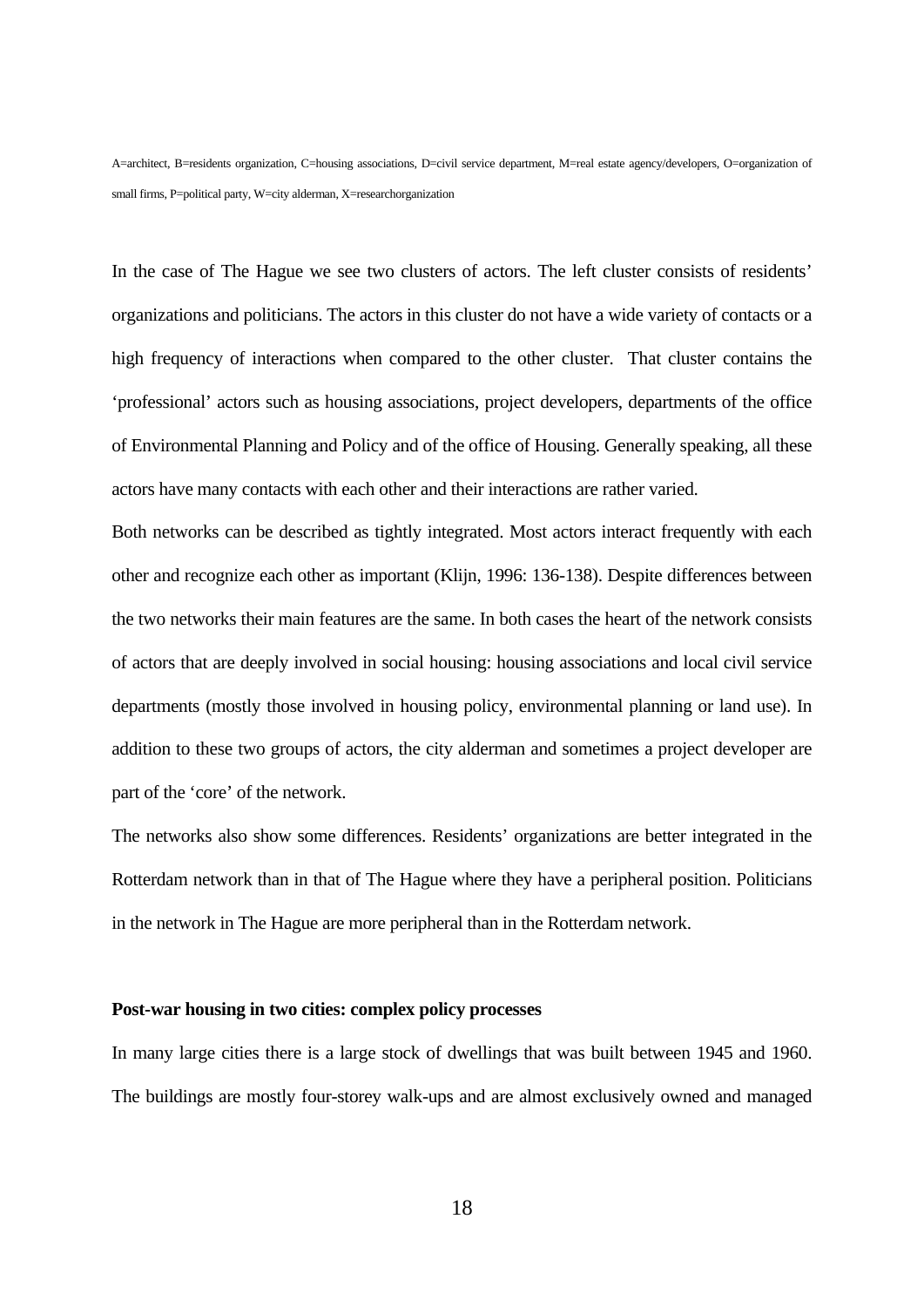by housing associations. The units are rather small (usually no more than 60 square meters), not very luxurious and most are in need of repair. Because of these problems a strong migration movement began in the seventies. Tenants with higher incomes moved out and were replaced by those with lower incomes. Due to the low rents the dwellings are still in demand, but now by different groups. In the beginning of the eighties discussions about these neighborhoods started within local networks. Tenants demanded maintenance and improvements. The housing associations started to upgrade the dwellings with outside repairs and insulation, and they installed new kitchens, toilets etc. This fit into the urban renewal approach practiced since the beginning of the seventies. With subsidies from the central government large numbers of postwar dwellings were renovated for the current occupants.

Most of the tenants are satisfied with this improvement strategy. Important for them is that, because the improvements are limited, the increase in rent is not too high. The housing associations, however, are less satisfied. They see that the improvement strategy does not affect the housing market position of the dwellings: the units remain very small and only in demand by low income groups. They claim that in this way segregation in the neighborhoods is reinforced.

#### *Rehabilitating of the housing stock in Overschie: 1984-1990*

Overschie is a neighborhood of Rotterdam containing about 3,000 dwellings. Of these, more than 1,000 are from the period 1945-1960, owned by the Rotterdam Municipal Housing Association (GWR). Many of the remaining 2,000 dwellings are of pre-war housing stock. The problems described above are very visible in the 1,000 post-war dwellings and residents have tried to convince local government and the GWR to improve them. In 1984 the GWR launched a maintenance and improvement program, but because of serious financial problems within the GWR the city council ordered the improvements stopped in 1985 (at that time the GWR was a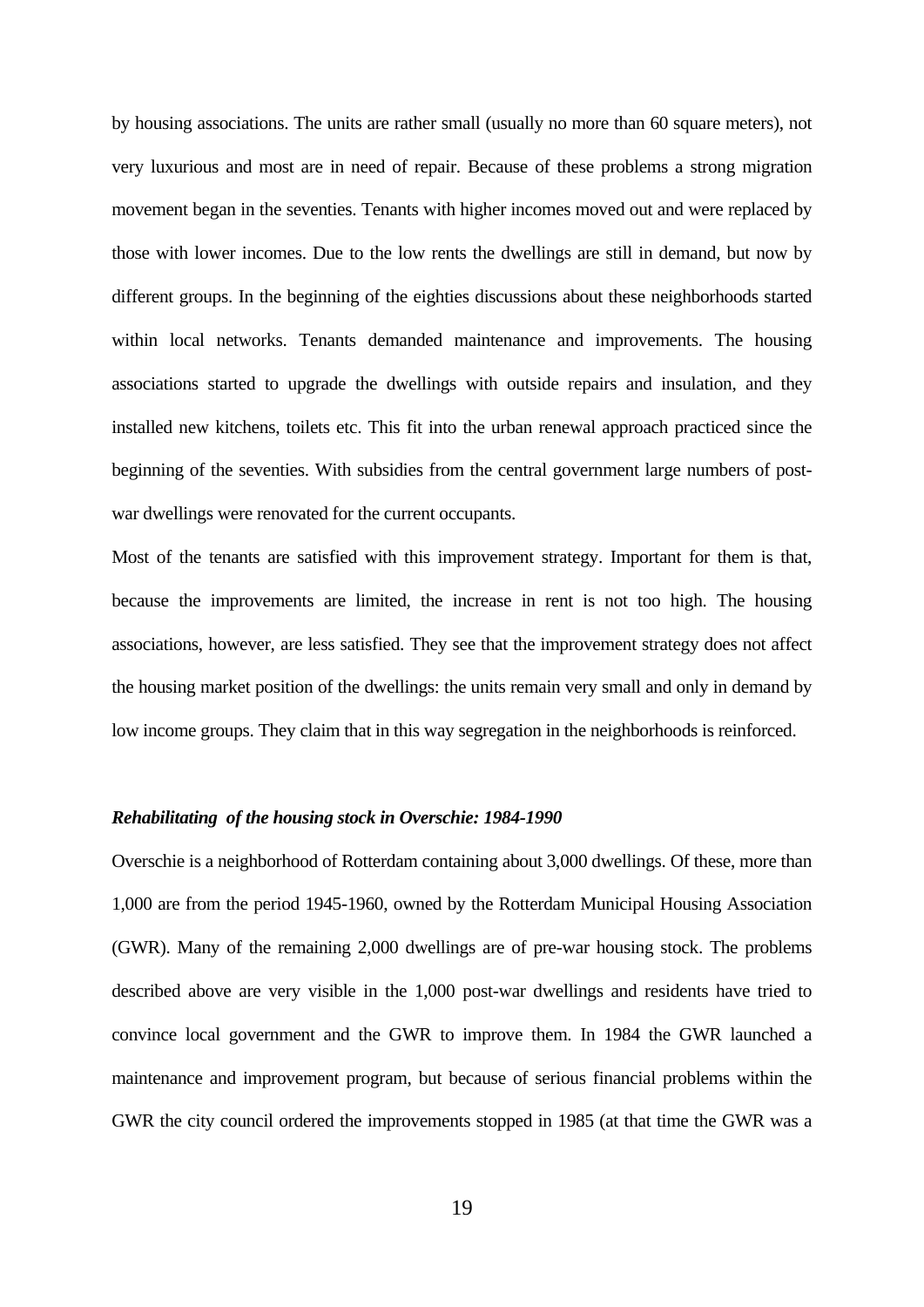department of the local government; it has since been privatized).

The city alderman decided that a project group would make an improvement plan that would also include a sound financial investment strategy. The project group, which started in the second half of 1986, consisted of the various departments of the office of City Planning and Housing (of which Housing is the most important) and the GWR, residents' organizations and the submunicipality Overschie. During the decision-making process it became clear that various differences of opinion existed about the rehabilitation of the post-war housing stock in Overschie. The Housing Department, a strong actor in renewal projects, supported an ambitious renovation plan. This was also supported by the residents and some other civil service departments. But the GWR did not agree. Compared to the subsidies available for pre-war rehabilitation, those for buildings constructed in the post-war period are very small, making a large renovation project very costly. Instead, the GWR wanted to demolish a significant part of the stock in order to build new dwellings that would have a better market position. The actors arrived at a deadlock. In an internal memorandum dated 11 November 1987, the then-district manager of the GWR in Overschie displayed his resignation about the decision-making process: 'We wonder whether all the time and effort which both you and we have put into this will lead to an acceptable policy plan for Overschie.' This memo was written at the same time as a group was being put together to draft the policy plan. They were charged with 'solving' the differences in opinion between the actors and had to propose an integrated plan for Overschie. Strange is that the GWR, one of the most important actors involved, was not included in the policy drafting group. Despite the objections of the GWR the drafting group drew up a renewal plan that was presented at the beginning of 1988 and strongly focused on renovation. The GWR did not accept the plan and refused to cooperate any longer. This invoked furious reactions from the other parties (especially residents' organizations) and the city alderman decided to set up a special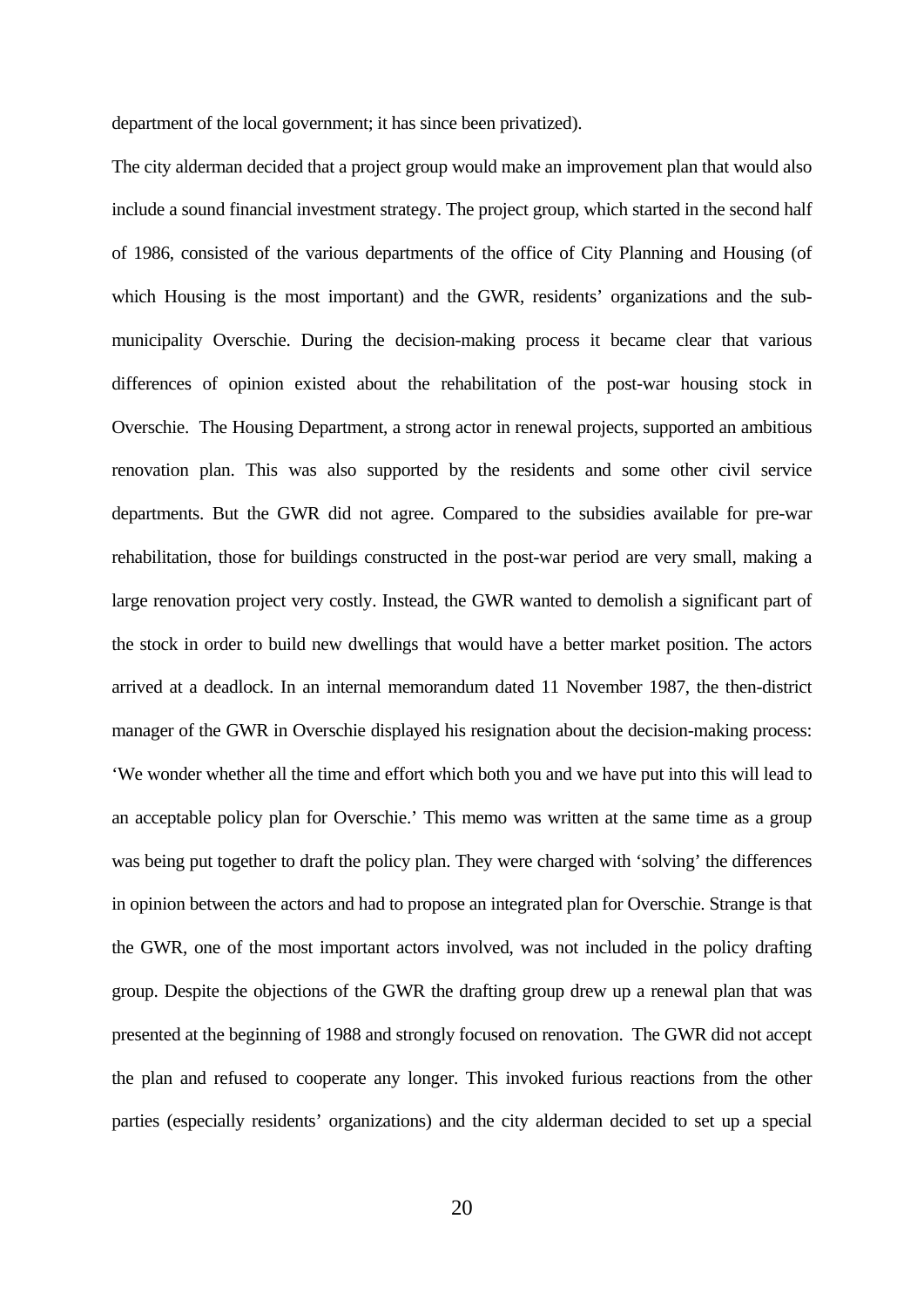project group with the top managers of all the organizations to develop a new plan that would be more financially solid. After some time this resulted, in the first half of 1989, in a plan that increased the number of dwellings to be demolished and in which the city government would provide some of the subsidies for dwellings to be renovated. This was acceptable to all parties and from then on the character of the interactions changed. Hostility no longer dominated and pragmatism took over, with interactions aimed at realizing the main features of the now accepted plan.

#### *An investment strategy for The Hague Southwest: 1991-1994*

In December 1993 the preliminary design of the Integrated Implementation Plan for The Hague Southwest was finally completed. This was part of an investment strategy that had been adopted by the city of The Hague in the summer of 1991. The intention was to achieve an integrated approach to The Hague Southwest by means of public-private cooperation.<sup>[6](#page-42-1)</sup> The most important planks of the investment strategy were an organizational structure responsible for the approach, a joint fund for financing property costs in order to balance cost-effective and non-cost-effective investments and an Integrated Implementation Plan.

For the organizational structure a provisional body, the development company, was established in October 1991. This would become formalized and permanent in a later phase when the Integrated Implementation Plan was completed. The process got off to a slow start. The housing associations were not very enthusiastic about the plan and looked suspiciously at the two commercial actors that were drawn in by the city alderman. It was only after the summer of 1992 that enthusiasm gradually increased and serious talks started between the housing associations, commercial developers and departments of the local civil service. There had been a gradual change in perception by the housing associations. They had become convinced that,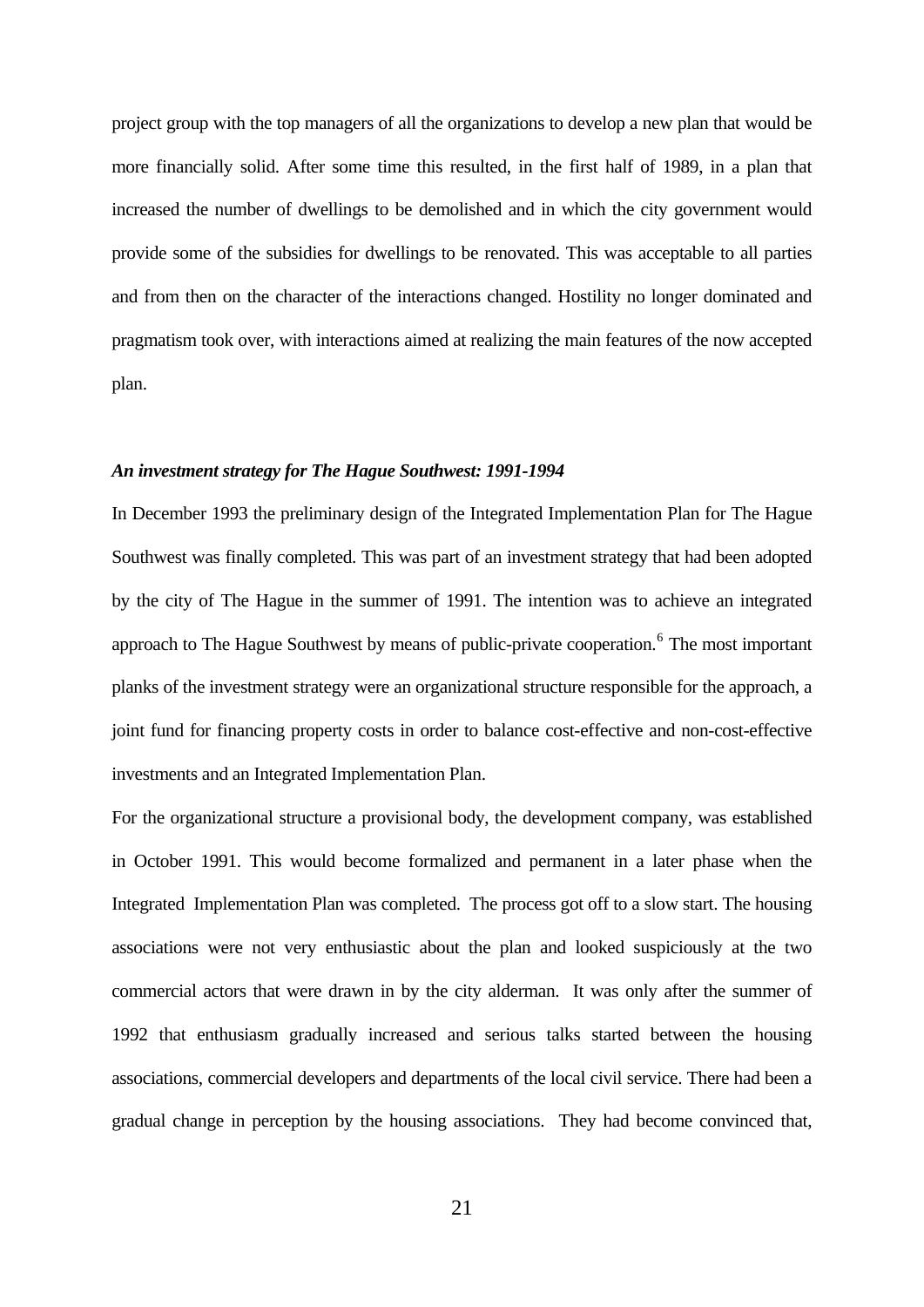because of the reduction in subsidies from the central government for upgrading housing and the changing housing market, simple renovation was not enough to position the dwellings well in the housing market.

The joint fund idea suffered an early demise. The housing associations were not willing to participate. The organizational structure never really got off the ground either, despite many efforts by the provisional development company to think of a form that would be acceptable for the different actors. The Implementation Plan had been worked on since the beginning of 1993. For more than seven months five housing associations, two commercial investors, various municipal departments and the chairman of the housing executive board had been negotiating about the action plan for the districts of Morgenstond, Moerwijk, Bouwlust and Vrederust, all of which had been built in the fifties. On 1 January the plan entered the public participation phase. Because the partners expected some opposition they kept the number of dwellings that would have to be demolished low. The plan also contained ideas for redesigning the public space in the neighborhoods.

It rapidly became clear that there was indeed a good deal of opposition from the residents in Southwest. The parts of the plan dealing with demolition and new development proved particularly controversial. Before the total extent of the residents' opposition became entirely clear, however, the coalition split up. Two of the associations soon came up with alternative plans, and discussions about the allocation of sites stagnated. The municipal departments attempted to take over control of the process that had been in the hands of the provisional development company. Following elections in 1994 the new chairman of the housing executive board decided that the city should take over supervision of the restructuring of Southwest. The provisional development company was dissolved. The Housing office's action plan was finally adopted in December 1994 but bore only the most superficial resemblance to the Implementation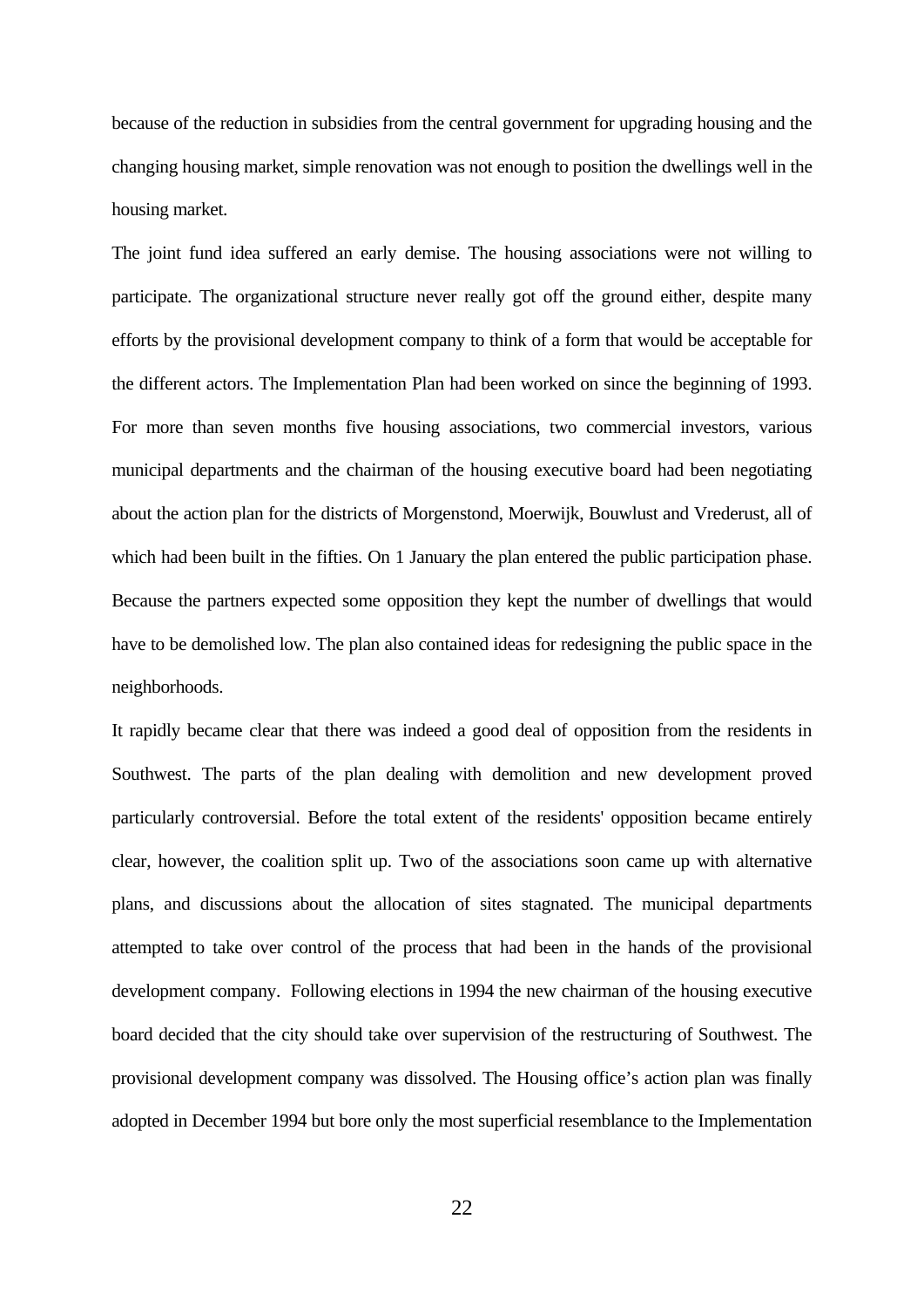Plan presented a year earlier.

## 4. THE RULES OF THE ROTTERDAM URBAN RENEWAL PROGRAM

One of the fascinating questions in the first case is why the Rotterdam Municipal Housing Association (GWR) accepted its exclusion from the policy drafting group when this was so important to its existence. An explanation cannot be found along rational strategy lines: rational strategy would predict that they would have participated and then objected to the improvement plans that were proposed. A more institutional analysis of the rules of the Rotterdam network is needed.

The Rotterdam urban renewal program, in which renewal plans were made in project groups whose members included municipal departments, residents and (only eventually) housing associations, has virtually become a model for urban renewal in the Netherlands. Over time, a large number of 'typical Rotterdam rules' have cropped up elsewhere that have a regulating effect on the behavior of the participating actors. Reconstructing these rules is important in understanding the policy process that occurred in Overschie. In the following section the most distinctive rules are reconstructed. After this, the conduct of the GWR is set in the context of the Rotterdam social housing and urban renewal network rules.

## **The association as subsidiary actor: position rules**

The Rotterdam urban renewal program is characterized by a large number of rules. These are explicit and professional rules that establish quality standards for a good urban renewal project, and were specifically developed by a department of the municipal office for City Planning and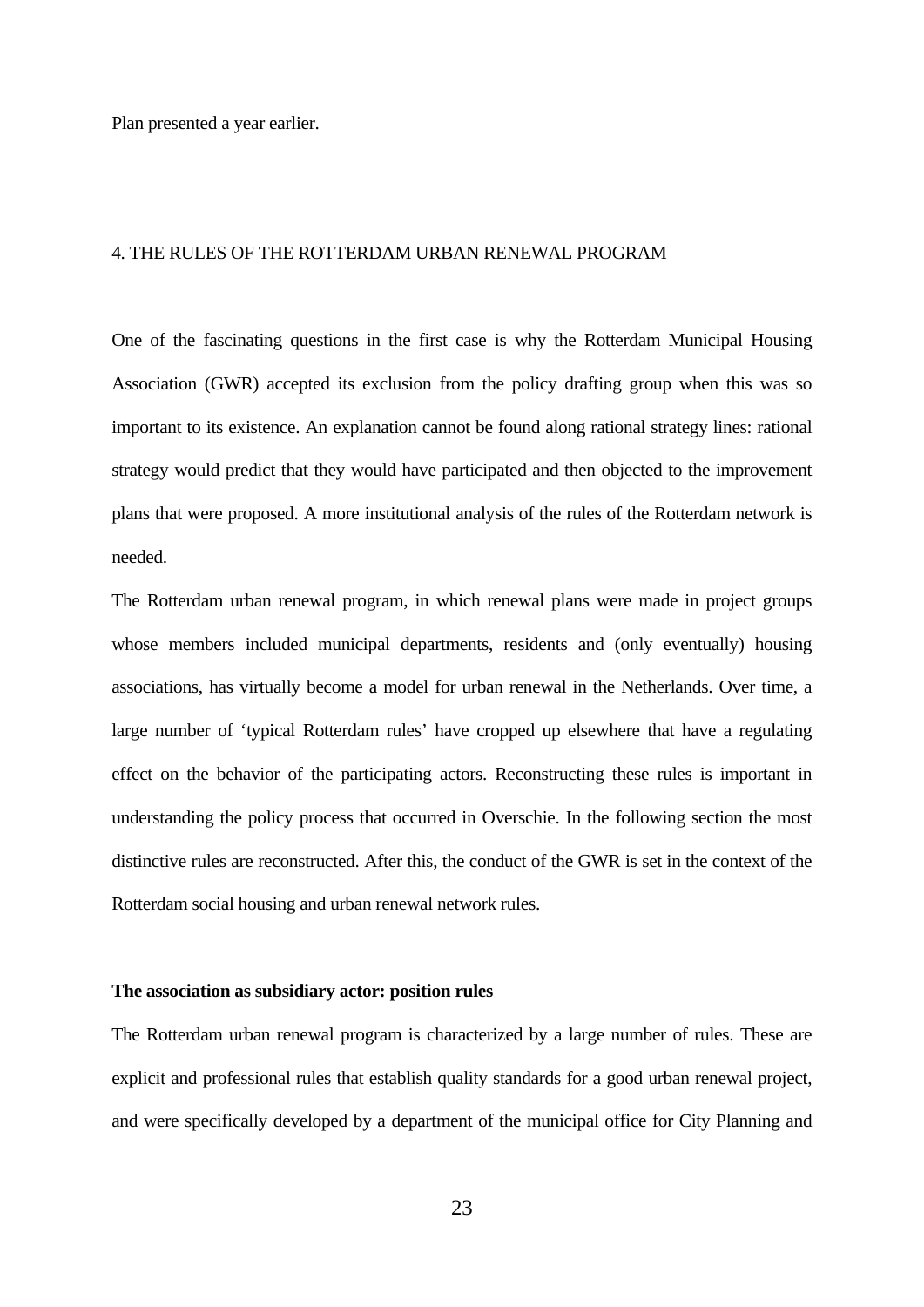Housing (DROS). There is a strong emphasis on technical quality (floor plans of the dwellings, price/quality ratios, etc.). But there are also clear rules with regard to the position of the actors. In the Rotterdam urban renewal program the various departments of the DROS, in particular the Housing Department (VH), played a prominent role. At the start of the urban renewal program, residents' organizations were in a strong position but the housing associations were subsidiary, particularly early on. As someone involved at the time described it:

 *The Housing Department was of course in an extremely strong position, not only compared to the GWR but compared to all the associations. The Housing Department was top dog; if it wasn't their idea then it wasn't any good.* 

Another unwritten rule in Rotterdam underpins the strong position of the Housing Department: the more you pay, the more you can say. And since the Housing Department is a big contributor (via subsidies for improvements and new housing development) it can dictate the process. It was precisely these position rules that ensured that the GWR in Overschie would accept their exclusion from any further decision making. The restructuring of Overschie, from 1986 onwards, took place (at the beginning in any event) entirely within the rules that had been developed over ten years of urban renewal in Rotterdam.

#### **The 'profile' of the Rotterdam urban renewal program: product and identity rules**

The Rotterdam urban renewal program has its own very special 'profile', according to those involved. There is not only an emphasis on professional norms, mentioned above, but also a number of specific interaction rules and rules that regulate the actors' situations.

Various interaction rules are more or less formally laid down. This applies, for example, to the composition and working methods of the urban renewal project groups and to a number of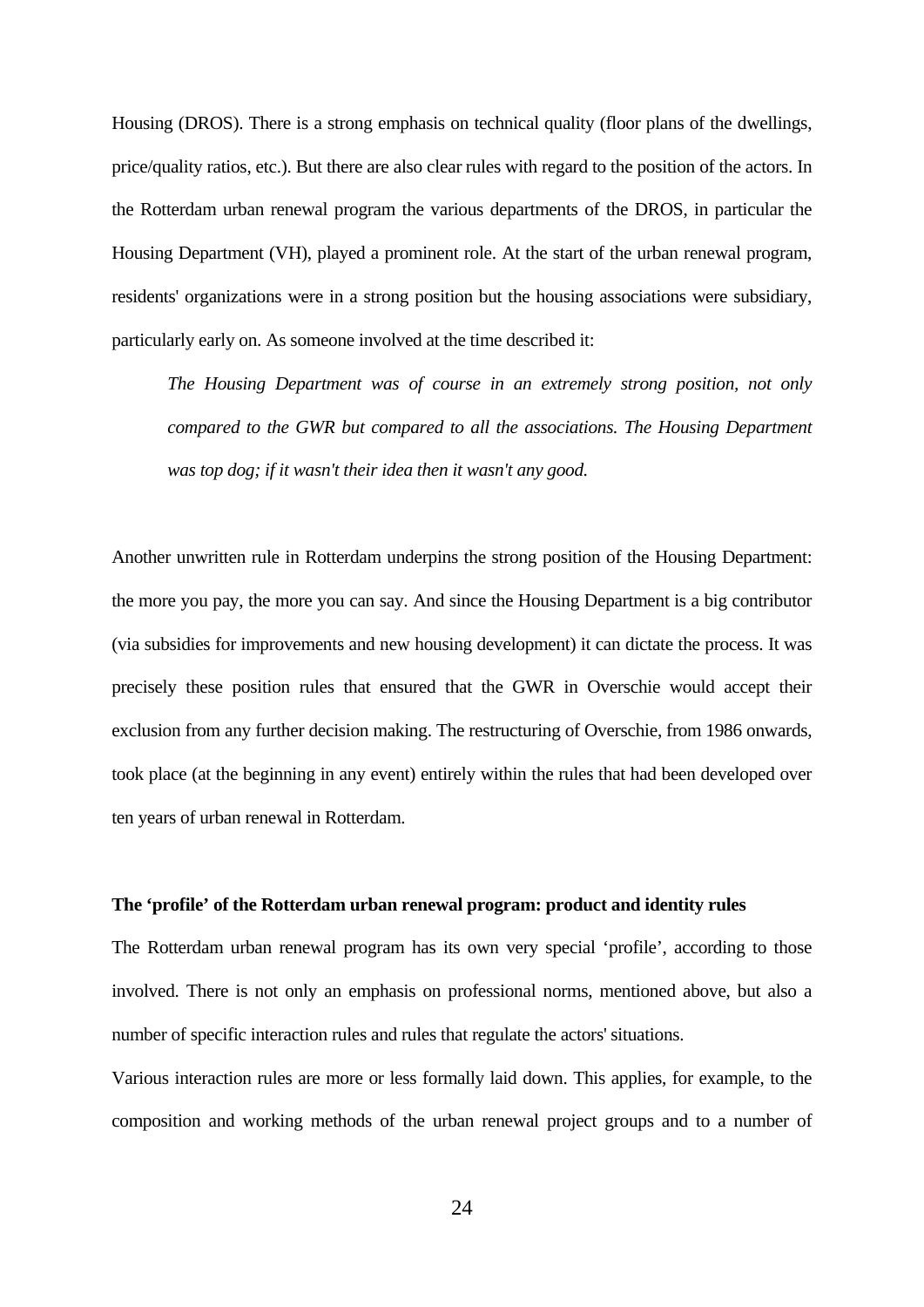conflict settlement mechanisms. An important formal interaction rule is that, in the case of conflicts occurring in the project group or between the project group and the departments, the council committee will arbitrate. Incidentally, this interaction rule also reinforces the subsidiary role of the landlord. As a housing association staff member laconically expressed it:

 *In the political culture of urban renewal at that time [the seventies and eighties], if a project group said something, we [=landlord] always did it, otherwise we would get into an argument, they would take it to the town hall in the Coolsingel and we would always lose the case.*

In addition, the parties involved derive their identity from a strong emphasis on pragmatism. It is not only about achieving good quality and affordable housing but also a kind of 'shoulder to the wheel' attitude. Within the Rotterdam social housing network there is great stress laid on the fact that at the end of the day decisions have to be made:

 *Here in Rotterdam we've always been like this: have a bit of an argument and then roll up our sleeves and get down to work again.* 

#### **Conflicts and compromises in the Rotterdam urban renewal program**

Avoiding conflict is not an issue in the Rotterdam urban renewal program. There is a tendency, in fact, to face conflicts head on and fight them out to the bitter end. The various council department employees identify strongly with their project group and the neighborhood. This means that conflicts can arise between the project group and the Planning Department (DROS). In the urban renewal program 'every project is fought for hard and in every possible way'. On the other hand, these conflicts are tempered by an attitude of 'working things out together'. This attitude of course ties in very well with the 'roll up your sleeves' rule mentioned above: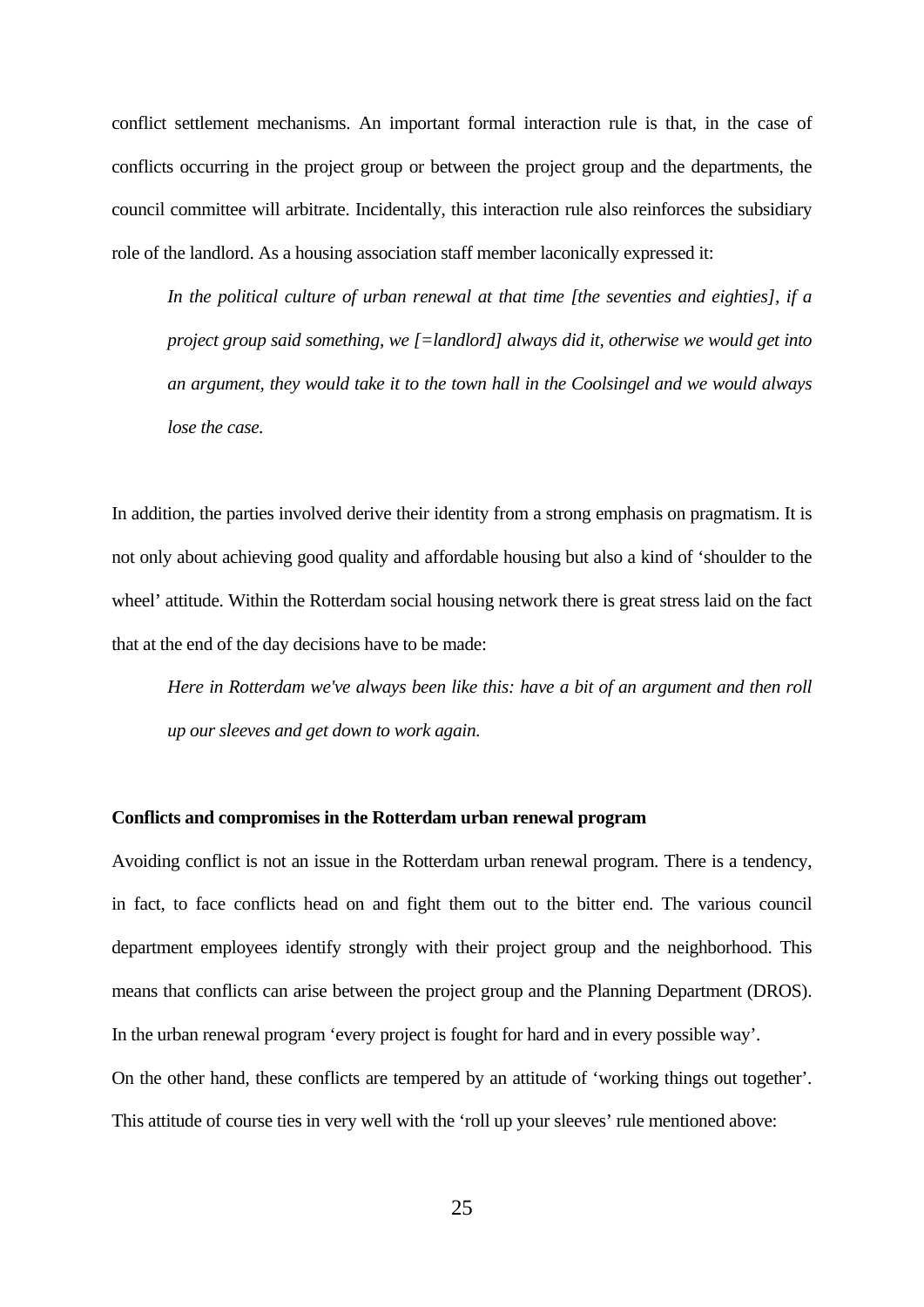*In the Rotterdam tradition we've always argued in public, made choices and decisions based on solid arguments, and after that gone and had a pint together at the pub.*

Striving to reach consensus and working it out together depend in turn on the rules described regarding the quality of products and the identity of the Rotterdam urban renewal program. This means there are not only fixed standards for evaluating outcomes but there is also a certain mutual respect and recognition of each other's positions and contributions that underpin the interaction rule 'working it out together':

*There is a certain amount of recognition from parties towards each other. They recognize that the other is very knowledgeable, that they're carrying the risks, so they can obviously be trusted.*

If after a lengthy battle, however, a decision is finally forced in the project group, then everyone complies with that decision:

*Everyone tries to boost their own position and they make a lot of noise about it, but in the end no one quibbles about the final results. Everyone puts up with the fact that an acceptable compromise has been reached.* 

## **Overschie and the urban renewal rules**

Right from the start it was acknowledged in the policy papers concerning the housing stock in Rotterdam that the approach in Overschie would be different for post-war than for pre-war housing. In addition, it was taken for granted that the existing network rules for the urban renewal program would be adopted, certainly to start with. Not only the positions of those involved in urban renewal but also the strict quality standards for renovation and procedures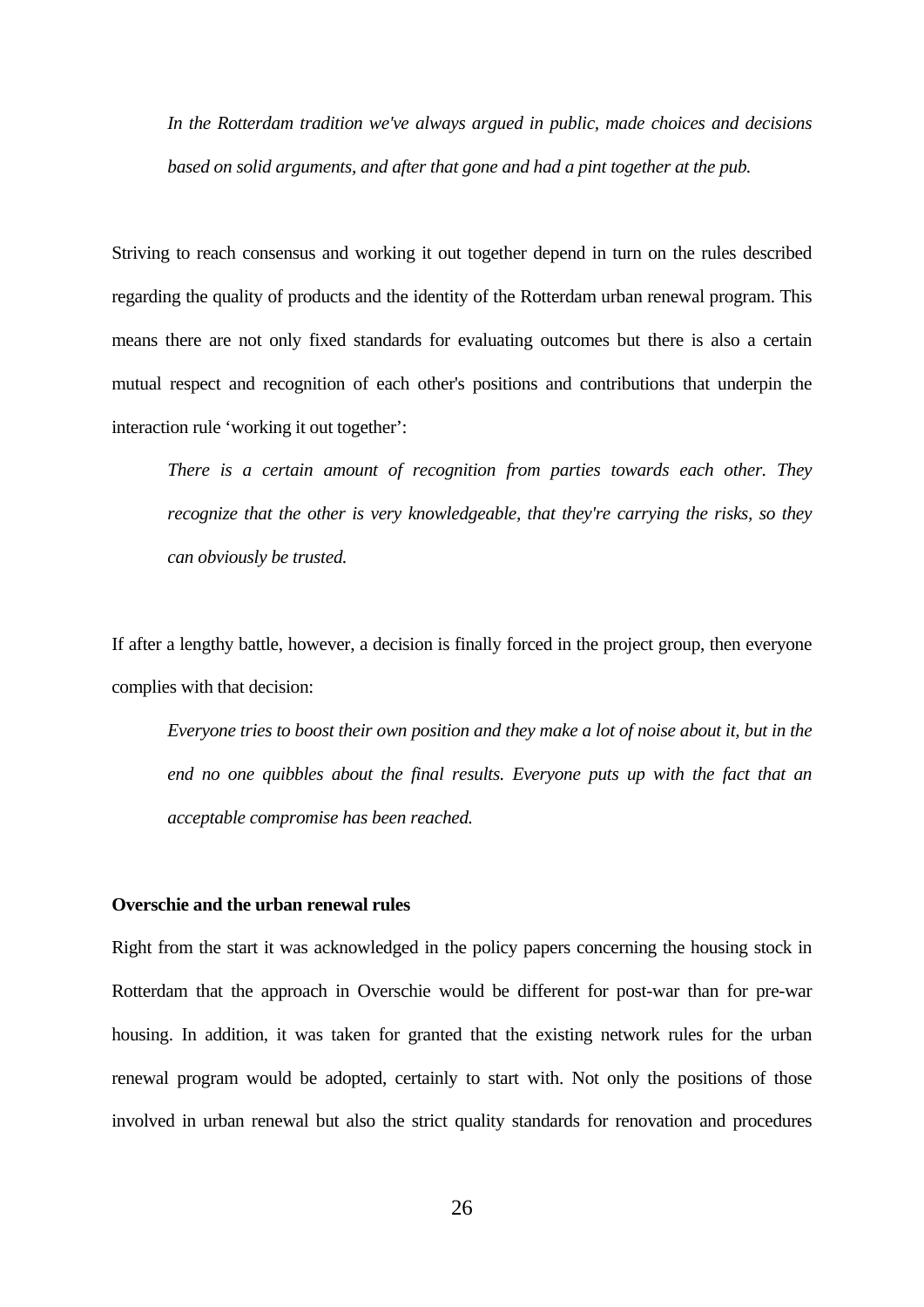were copied almost verbatim (Klijn, 1996).

Similarly, the Overschie policy plan that appeared in 1988 strongly resembled the older urban renewal program. A respondent described the Overschie plan as:

*A typical traditional urban renewal plan involving large-scale renovation and keeping rents as low as possible.* 

Since the subsidy regulations for post-war dwellings were considerably less favorable than for pre-war housing, the GWR ended up with a huge deficit.

The central department of the GWR was now supervising the Overschie district, however, and they countered with a policy document in which they launched plans for increased demolition of dwellings. This led to severe criticism from the other parties involved: the residents' organizations and municipal departments. This was partly due to the fact that the GWR had not only broken the urban renewal rules regarding the (subsidiary) position of the landlord but also the rule stating that decisions made by the project group are sacred. This explicit breaking of the rules did not lead to any sanctions, however. The chairman of the housing executive board did not take sides on the policy plan issue but forced the municipal departments (the GWR was part of the municipality at the time) to work it out together. This resulted in a new plan in which more demolition was anticipated. This was the last time that the landlord allowed himself to be shoved aside. From this point on, the rules of the Rotterdam urban renewal program were no longer sacred. Very gradually new interaction rules were developed and old rules were interpreted in new ways (Klijn, 1996).

The decision making surrounding Overschie illustrates how a policy process initially develops entirely in accordance with conventional network rules. Only the fact that these rules were so strongly adhered to by those involved can explain why the GWR initially allowed itself to be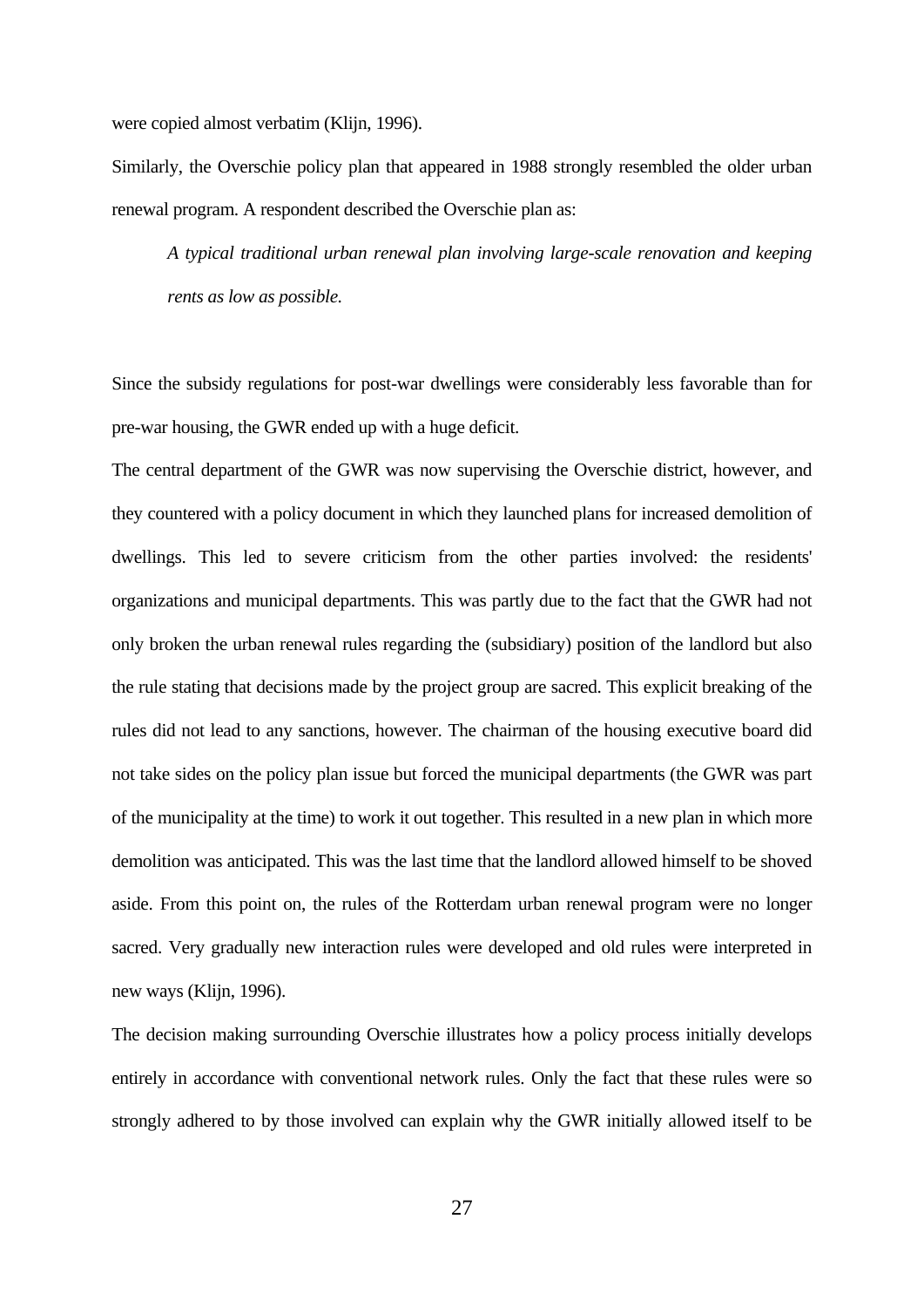excluded from the decision-making process. It was only when those rules were explicitly and emphatically broken, a move which was not officially sanctioned, that the decision-making process was given a different twist. Only then did the GWR once more become a full-scale player in the game. The Overschie case displays two characteristic features of rules. First of all, they are taken for granted and very strong as long as they are not called into question. Secondly, rules can be changed.

## 5. NETWORK RULES IN THE HAGUE

The events surrounding the investment strategy in The Hague Southwest cannot be understood without knowledge of The Hague's social housing network. Just as the Rotterdam social housing and urban renewal network has a number of striking features, so does that in The Hague. In comparison to the network rules in Rotterdam, it is the position rules in The Hague that particularly stand out. These strongly emphasize the autonomy of the actors. The interaction rules, in which conflict is an important factor, fit in with this to a great extent.

## **Autonomy of actors: the position rules in The Hague network**

The position rules in The Hague social housing network in the late eighties and early nineties were dominated by a tradition of stressing organizational autonomy vis-à-vis other actors, and strongly emphasizing organizational interests and choices. It was not only the two important municipal offices, the Construction and Housing Department and the Environmental Planning and Economic Development Department  $(REO)^7$  $(REO)^7$ , that tried to delineate their own territory. The housing associations tried to do this, too, both vis-à-vis each other and in relation to the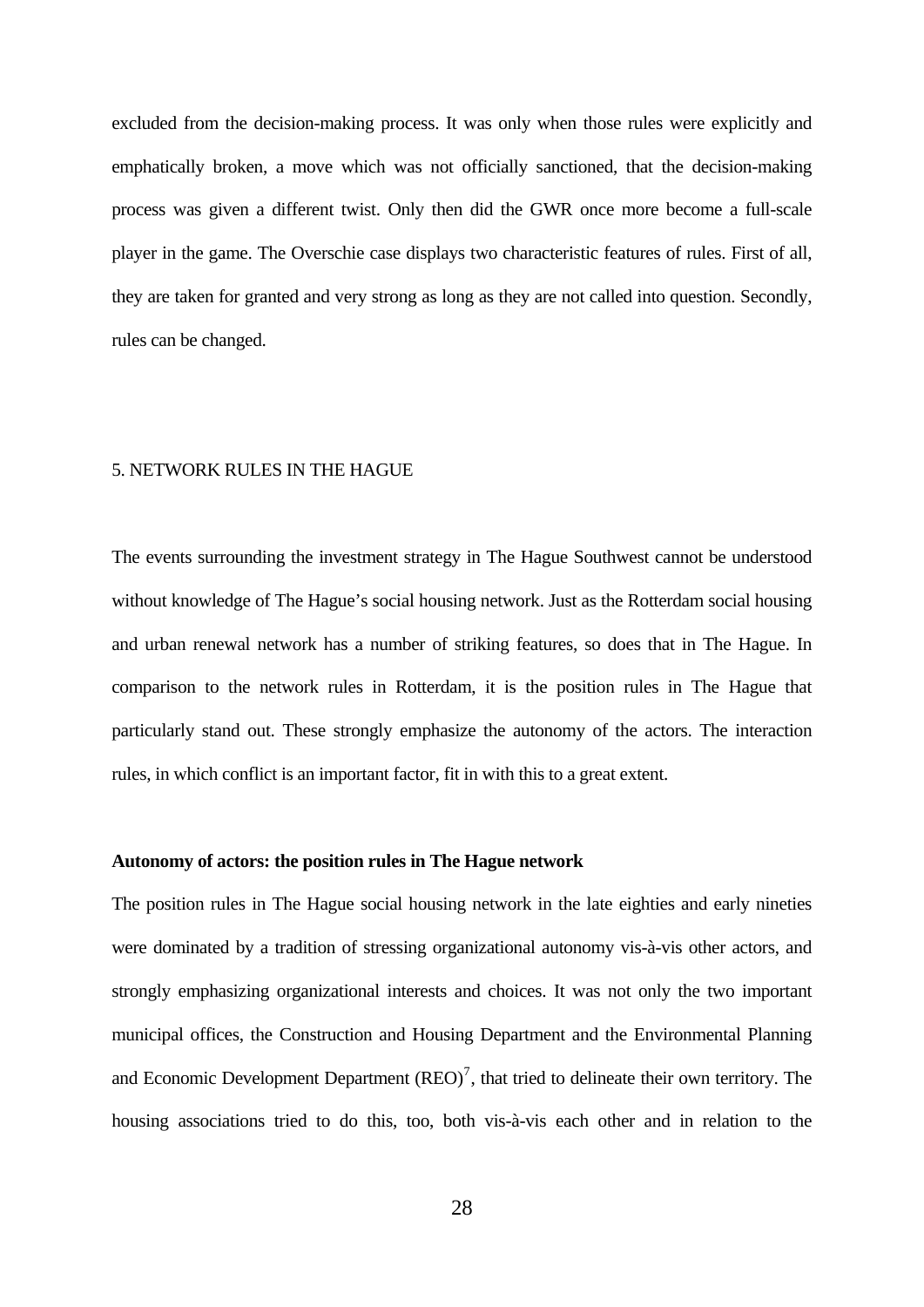municipality and other parties.

 *They are interfering in things that we feel are our business and vice-versa.* (municipal employee commenting on the positions of the Construction and Housing Department and the REO)

 *We own nearly all the dwellings; we also have the power to decide what will happen to them.*

Actors kept an eye on each other while trying to create a good image for themselves. This applied particularly to Hague political circles, which have a reputation as far as the imagebuilding of the various executive board chairmen is concerned and the conflicts involved. The stress on organizational autonomy also led to an emphasis on an organization's veto power: the capacity to block decisions or the ability to sway the decision-making process.

*A proposal will never get to the municipal council without the REO and Construction and Housing Departments being involved*. (a council employee)

*The chairmen of the municipal executive board want a lot of attention in such a large district. We're talking about over 30,000 homes, that's a lot of voters. IIt…] was definitely an underlying factor and the main problem was that the departments absolutely refused to give an inch.* (respondent talking about the situation at the start of the restructuring of Southwest in 1985)

Emphasizing organizational autonomy and interests in this way quickly led to tensions and political and administrative wrangling. This applied both to the relations between the two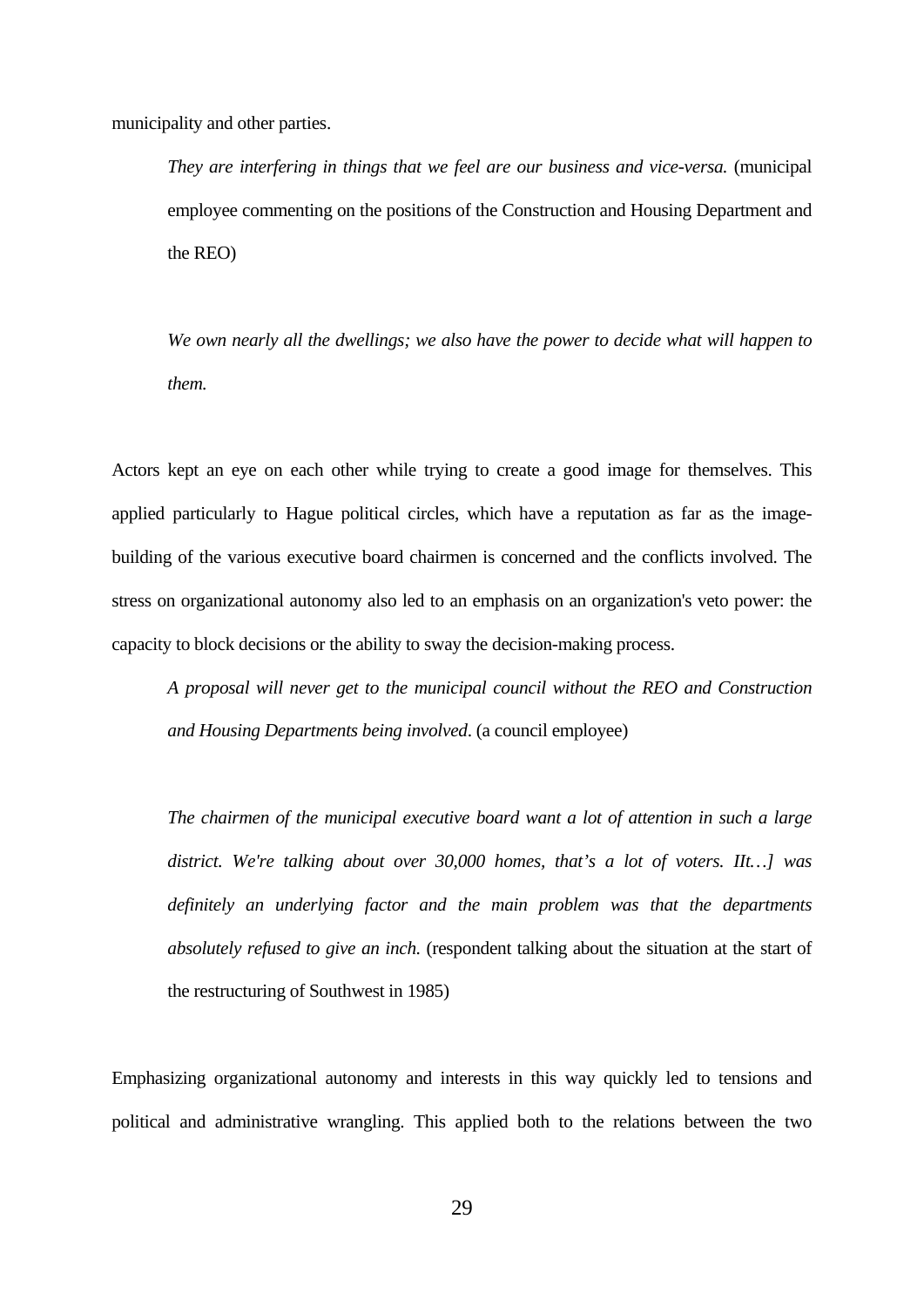departments that were intensively involved in urban renewal and housing improvement at the time of the investment strategy – the Construction and Housing Department and the Environmental and Economic Development Department (REO) – as well as to the city and the housing associations.

 *So we are in the middle of a rivalry between the Construction and Housing Department and the REO. The Construction and Housing Department is seen as Dijkhuizen's department [Chairman of the Housing Executive Board] and the REO as Noordanus' department [Chairman of the Environmental Planning and Urban Renewal Executive Board]*. (council employee talking about the period of the investment strategy)

 *Relations between the city and the housing associations are extremely tense.* 

#### **Product and identity rules: an identity crisis?**

Just as in Rotterdam, the actors in The Hague network shared a number of rules about the product they were providing and the rules that determined the identities of the actors. Generally speaking, there was a high degree of similarity in the rules displayed in both networks. In The Hague network, demolition had become a dirty word, almost taboo. It also evoked intense discussions. Efforts to limit demolition as far as possible strongly influenced the planning for The Hague Southwest in the period between 1984-1994.

 *Large-scale demolition was absolutely out of the question, it almost amounted to sacrilege.* (respondent talking about the situation during the early years of the restructuring in Southwest)

Other important product rules were the emphasis on low rents, renovation and the provision of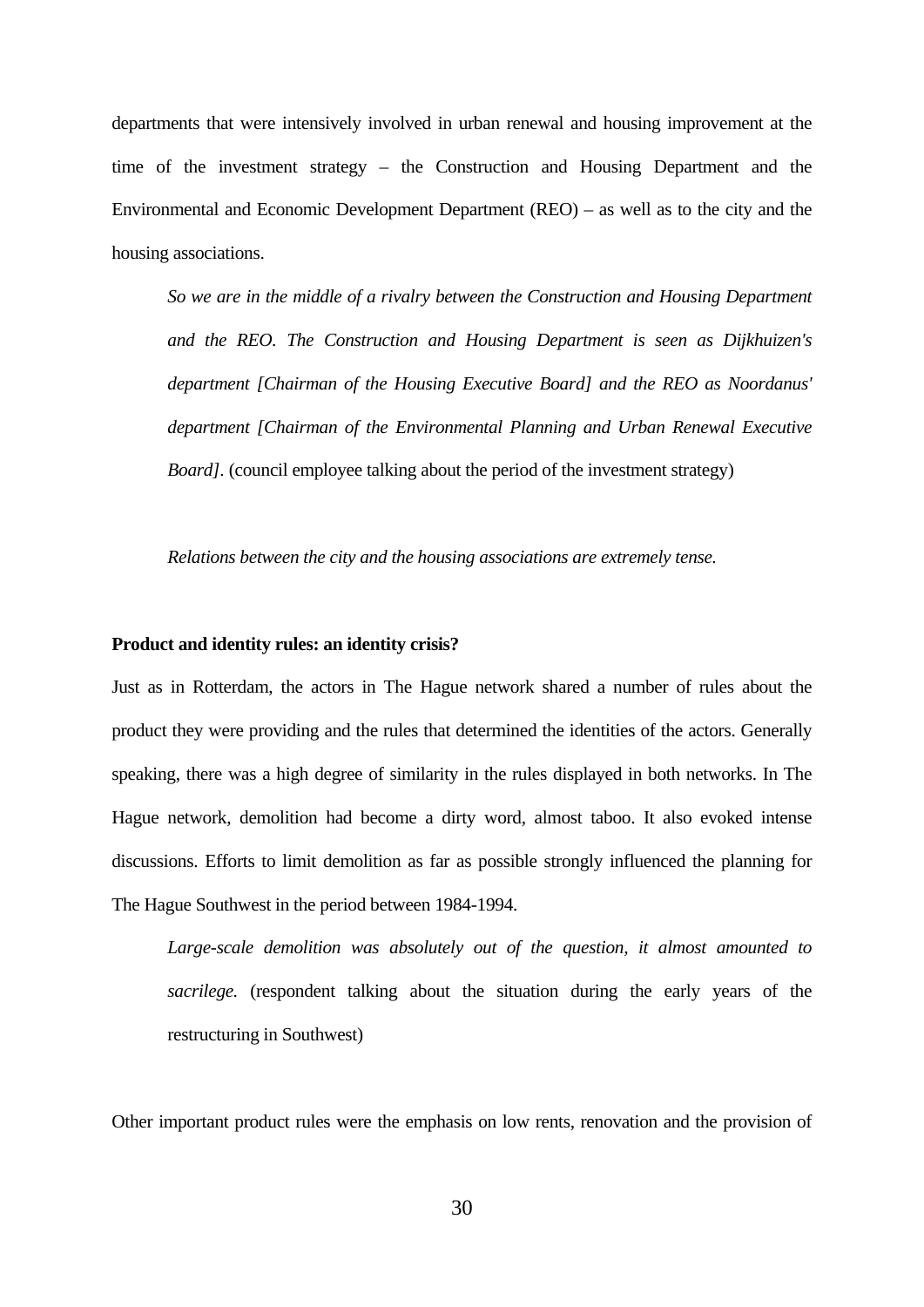social housing. These only began to shift slightly in the early nineties, mainly as a result of the identity rules of the associations.

The identity of the actors in the social housing network was closely linked with concern for lower income groups and management of the cheap housing stock. These identity rules in turn influenced what was considered the ideal desired product: a relatively good dwelling for a low price. Incidentally, these rules were most strongly represented in the housing associations, the residents' organizations and the Construction and Housing Department. In addition, they also had a highly regulating influence on many political parties.

In the nineties, the strong emphasis on low rents began to diminish in importance. Both for the housing associations and the municipal departments this rule was no longer 'sacred'. These changes were connected with the changes in financing for social housing, which led to different reward rules. To oversimplify somewhat: low rents and optimal use of the subsidy options were no longer the product standards for housing, but had now been replaced by future value, rentability and cost-effective commercial options. When the restructuring of Southwest began, most investment risks were still covered by the central government. During the eighties and early nineties the subsidies for social housing decreased and the financial risks of housing improvement and construction were shifted increasingly to the housing associations. It was the cost-effectiveness of the investments that took on an increasingly key role.

 *We're always willing to fund a cost-effective investment, the question is: is it costeffective?* 

This also promoted the development of a new identity for the housing associations in which they no longer saw themselves as almost exclusively working for the lower income groups. *I must say, at that time [early days of the restructuring of Southwest] we were strongly oriented* 

31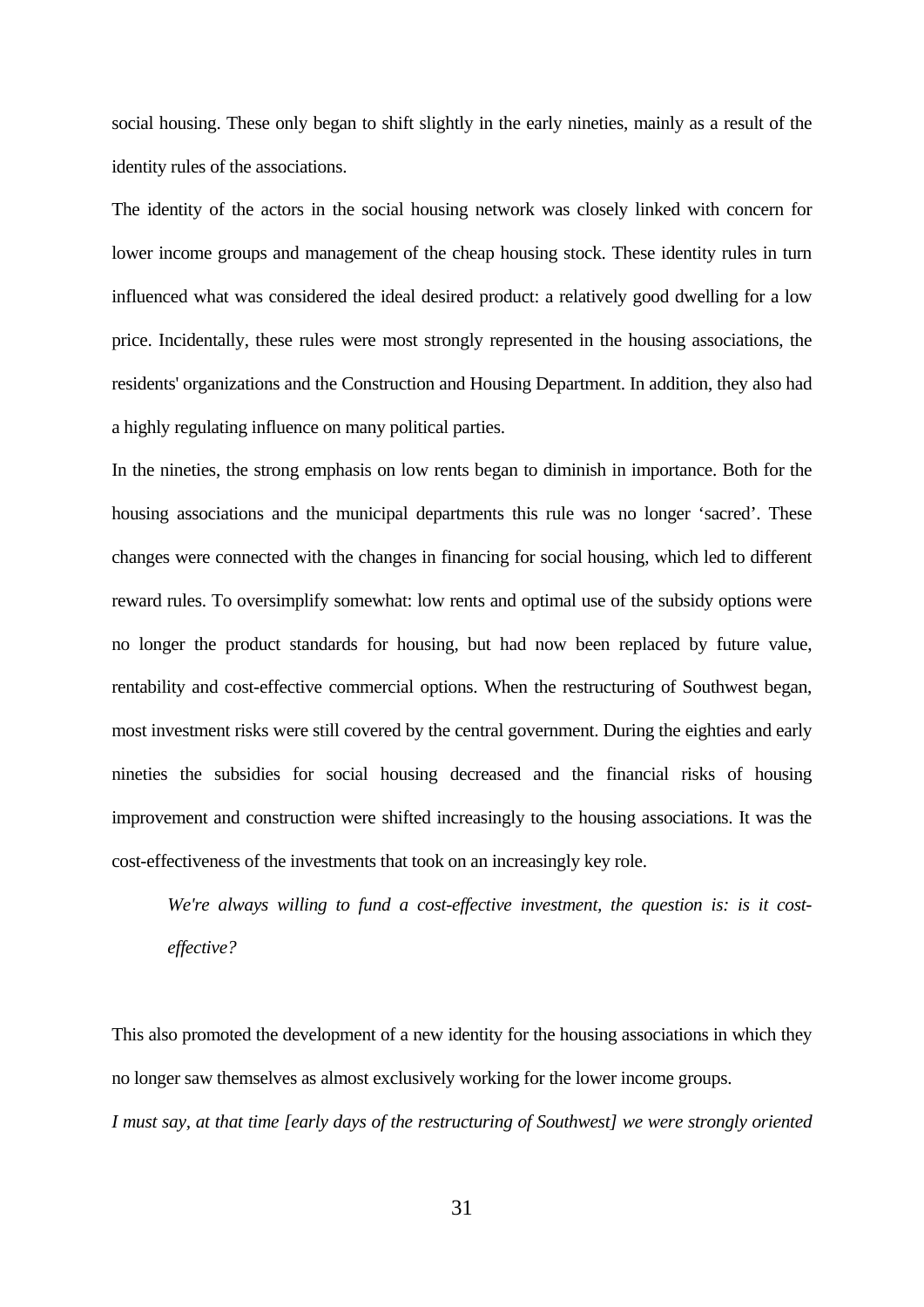*towards the tenants who were given plenty of opportunity to participate in the organization through general meetings and residents' associations... Now our thinking has really professionalized. In the beginning everyone was really proud of the fact that our tenants were primarily people who had no earned income – seven out of ten fall into that category. In the last few years we have come to see this as one of our weak points.* (housing association employee)

#### **Interaction rules: laborious interaction and changing rules**

*.* 

Generally speaking, entry to the games in The Hague network was reserved for actors involved in social housing. It was more or less taken for granted that the actors involved in programs and projects concerning the existing housing stock would primarily be from the housing associations and the municipality. This entry rule was less strict here than in some other cities, for example Rotterdam.

Until the early nineties the housing associations had a very clear game rule for the equal division of new housing development and new locations.<sup>[8](#page-42-1)</sup> This rule ensured that serious conflicts would be avoided and it was possible to present a reasonably united front to the municipality. Since the mid-nineties, however, this rule has been almost totally abandoned because it was unable to withstand the changing situation in social housing. Furthermore, it was not underpinned by any solidarity among the housing associations. As has already been shown, the housing associations were more concerned with their own autonomy than with cooperation.

 *We have shoved away all the rules. There was this rule that everyone should build in their own area and more or less in the same style* 

 *At that time in the city the areas were still neatly sectioned off. The urban renewal areas*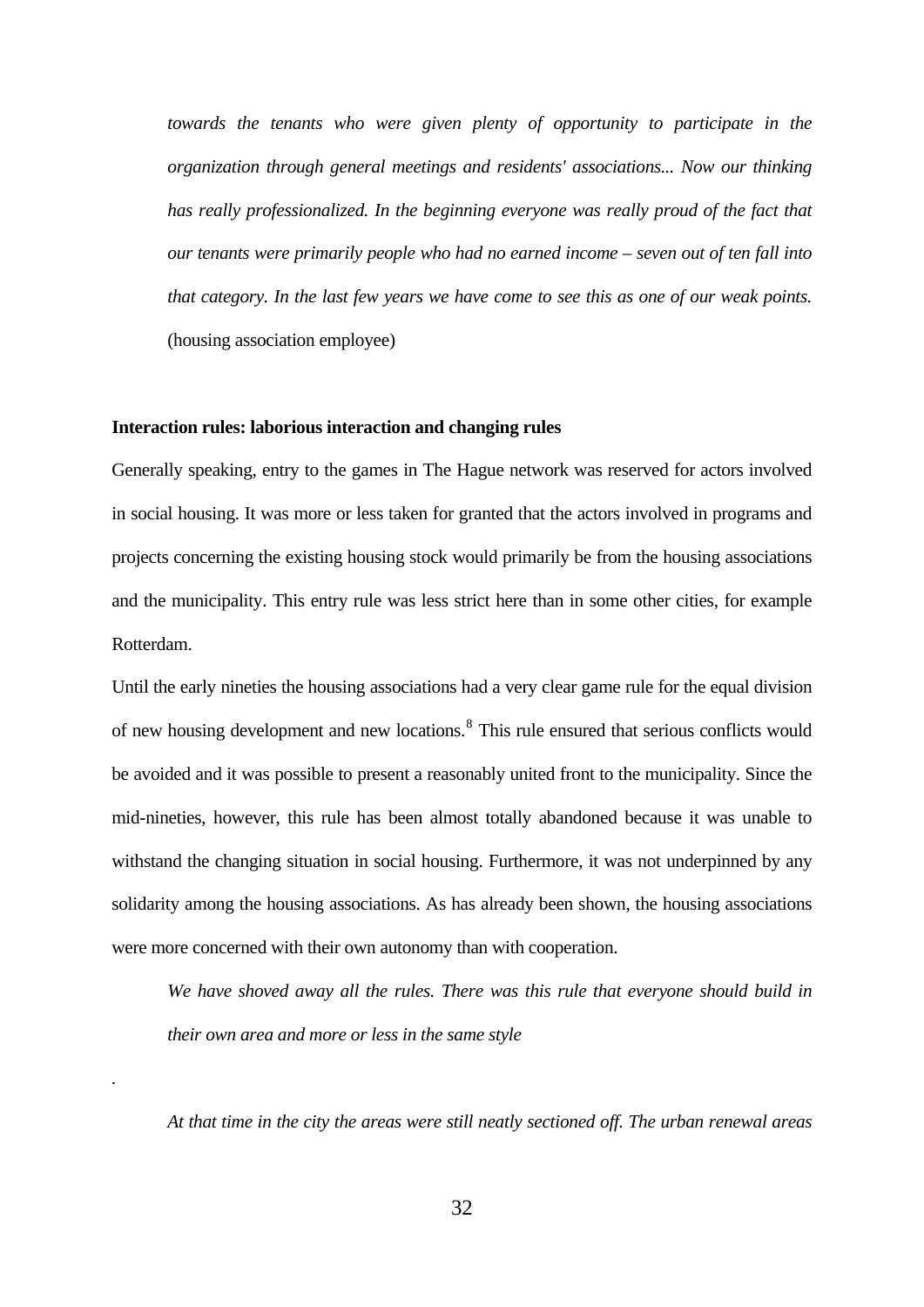*were allocated, and that was where the bulk of the new housing development took place.*

The interaction rules were characterized by strong non-intervention rules, which was not surprising in view of the arena rules with their emphasis on organizational autonomy and interests. Housing associations did not get involved with each other's property and had little need for coordinating their plans. In The Hague there is minimal provision of information; some respondents indicated that withholding information might even be typical of The Hague mentality. Actors thus knew little about each other (with the exception of the housing associations, which on the whole did inform each other of plans that might affect each other's properties).

 *Withholding information is a bit of a municipal tradition in The Hague.* 

 *[At a housing association conference in Rotterdam] it was actually the first time that the plans had been laid out all together on the table. It has never been the custom, and it still isn't, to discuss them with each other.* (housing association employee talking about the exchange of information between housing associations)

An important interaction rule mentioned by a lot of respondents was The Hague politicians' tendency to postpone decisions. There existed in The Hague what a large number of respondents described as a 'compromise culture'. This is generally meant in a negative sense, i.e. that no clear decisions get made.

 *The role politicians play is far too vague. Committee chairmen have done their homework on the whole, but really sticking their necks out about concrete decisions, saying now this is what we're going to do, this is totally absent in The Hague.*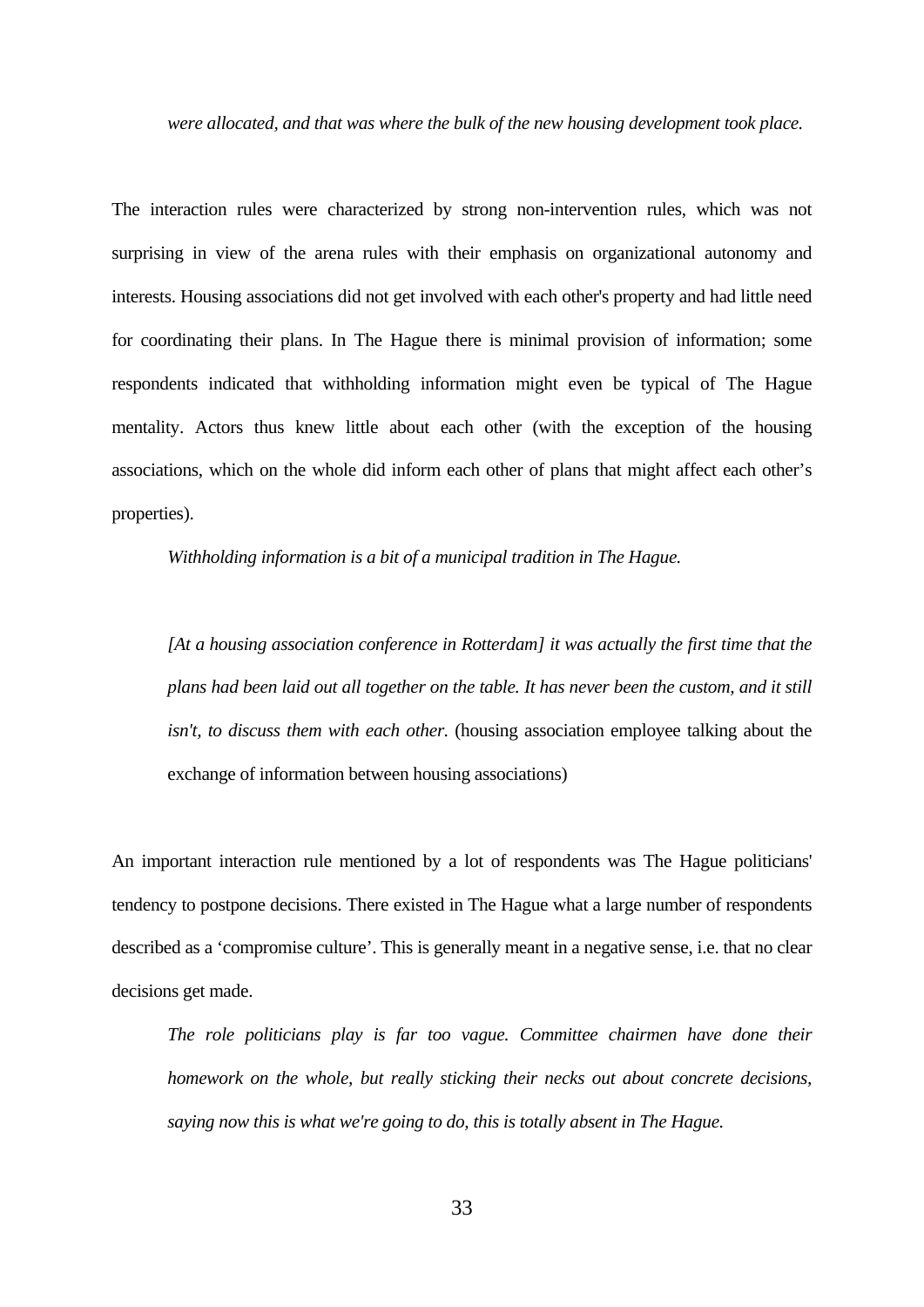*We've been disappointed so many times. The committee chairmen and city council are so ambivalent about taking the initiative, they say they're in favor in principle, but as soon as a demolition decree comes up in council they vote against it. So I haven't got a whole lot of faith in them.*

In a situation in which rules are typified by an emphasis on organizational autonomy and interests, and there is considerable political and administrative rivalry, forms of interaction will soon arise in which the key elements are the feasibility of projects and the avoidance of big conflicts. Many respondents emphasized the fact that feasibility and a realistic sense of possibilities were central issues in the planning.

# *Everyone wants a feasible plan.*

## *The feasibility of the plan was extremely important.*

In the early and mid-nineties, compelled partly by the changes in the non-profit housing sector, a number of interaction rules in The Hague network changed, especially those that emphasized proportional distribution. The rules of autonomy and organizational interests however remained. This explains the creation of stronger conflict patterns between housing associations. The potential conflicts, stemming from the emphasis on organizational autonomy, were previously kept in check by the rules of proportional distribution and the fact that the housing associations were very much involved with their own properties.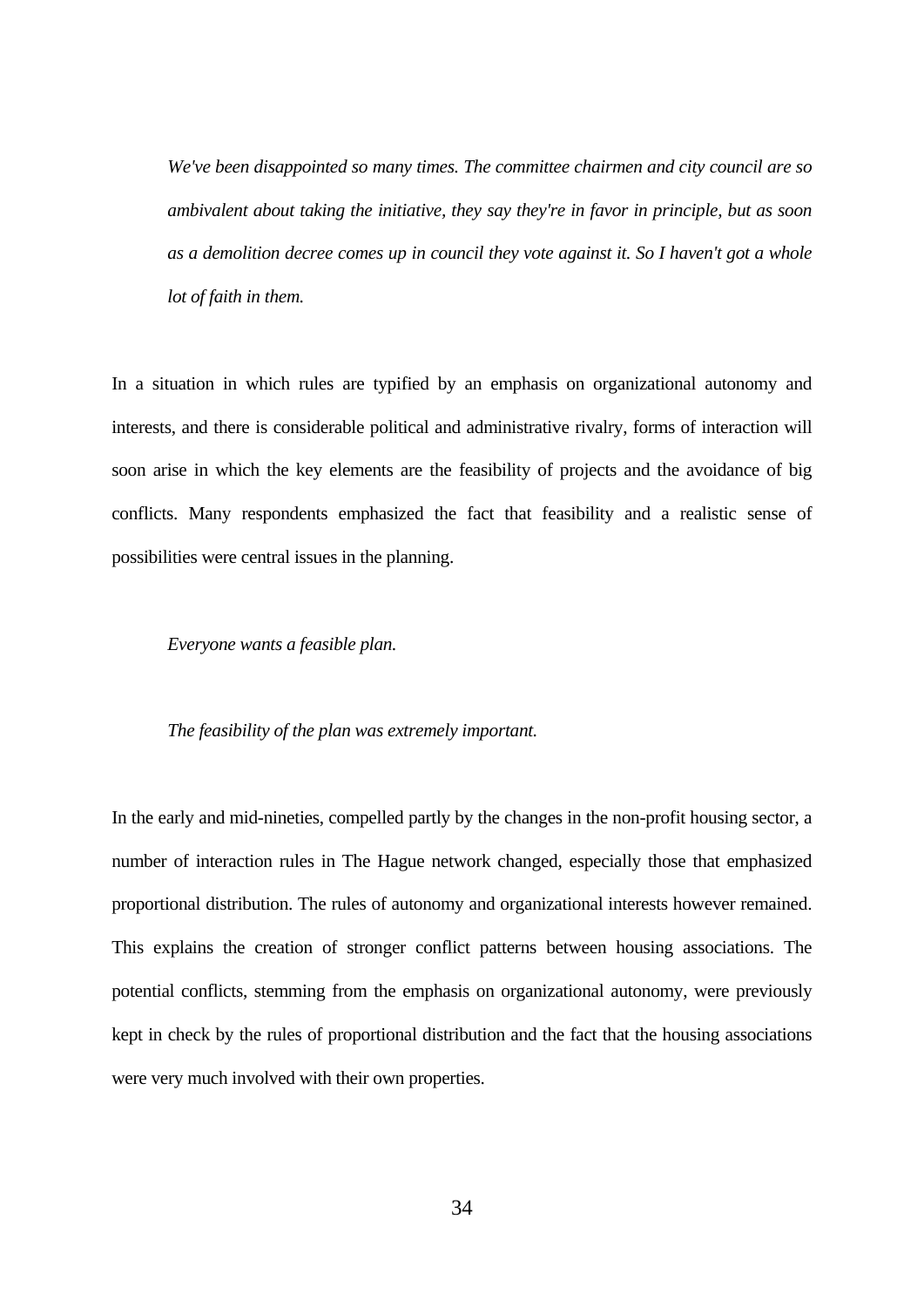## **The Hague network rules and decision making about Southwest**

The Hague network rules had a great influence on decision making surrounding the restructuring of Southwest. First of all they were responsible to a large extent for the laborious interaction process in the run up to the expansion plan. The whole idea of the investment strategy assumed a fairly high degree of cooperation in which the actors concerned would surrender a part of their own autonomy. But this cooperation was obstructed, as we have shown above, by the existing arena and interaction rules operating in The Hague network. In view of these rules it is not surprising that proposals for an integrated organizational structure and for a joint fund for financing property costs in which autonomy would have to be sacrificed were soon scrapped. The 'normal' course of events in The Hague, in which each of the actors organized their own affairs, was also partly responsible for the fact that it took some time before actors actually interacted with each other about the main features of the plan. The decision making on the allocation of sites was also slow going. The existing principles of proportional distribution proved to be difficult to implement although the actors continued to cling to them. The expansion plan that appeared in December 1993 thus lacked solid support among the collaborating actors. Its development had been a highly laborious process and the various actors were not keen to commit themselves to it very strongly.<sup>[9](#page-42-1)</sup> In short, the Integrated Implementation Plan lacked solid support from the actors.

The interaction patterns of conflict and the selection of strategies that would primarily further one's own organizational interests cropped up repeatedly and at the slightest provocation. The stimulus in this case was the first serious criticism of the Implementation Plan. Furthermore, in early 1994 it became clear to a number of important parties, i.e. several housing associations, that they were to be allocated relatively few new development sites. This led to the rapid dissolution of the compromise that had been reached with such difficulty. The most important obstacles to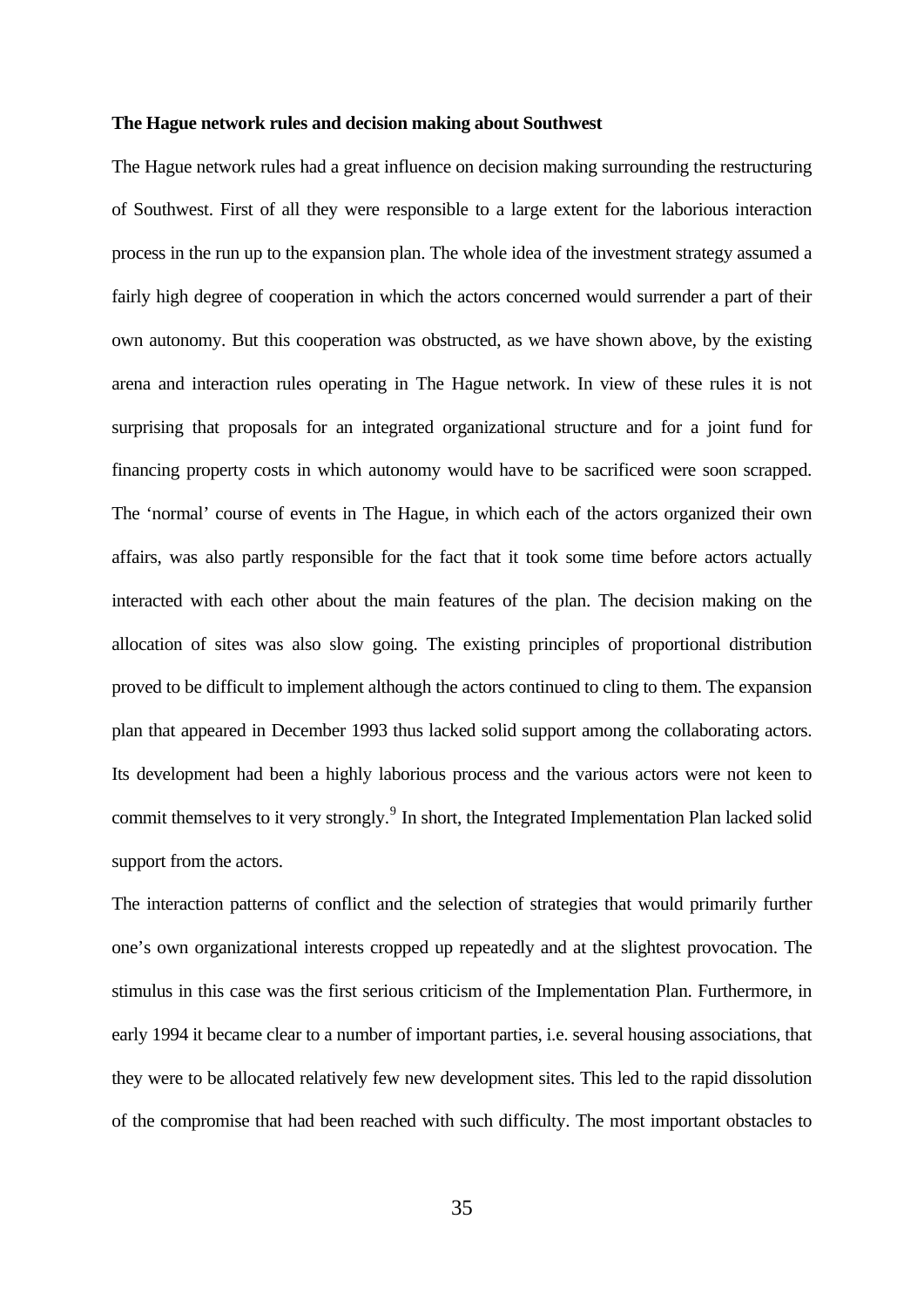the investment strategy as it was launched by the city, however, were located in The Hague network rules and the interaction patterns that followed from those rules. The emphasis on organizational autonomy and conflict hampered the achieving of joint plans and, more importantly, the surrendering of powers.

## 6. CONCLUSION: RULES AS CONTEXT FOR DECISION MAKING

Each network is characterized by a specific set of rules. For example, the position rules in the Rotterdam network are not the same as those in The Hague network. At the same time empirical evidence shows that rules influence the decision making within networks. They create elements that are taken for granted such as occurred in Overschie, or set up blockages to cooperation such as in the restructuring of The Hague Southwest. Rules thus form the context for the decision making within networks.

#### **Rules as infrastructure for complex decision-making processes**

Rules thus form the social infrastructure of a network. They are not only an element that is 'taken for granted' in the interactions but, as the above analysis makes clear, also provide actors with a handle for the interactions. For example, in Rotterdam, when conflicts arose about the restructuring of post-war districts in the period 1985-1995, rules from the earlier urban renewal process were automatically fallen back on despite the fact that there was no formal framework for urban renewal in this case (Klijn, 1996). Rules that have once been devised are thus used by the actors in other situations. In this sense network rules are highly important as structural preconditions for policy interactions in networks. They delimit interaction options but function at the same time as a sort of 'option fund' for the actors.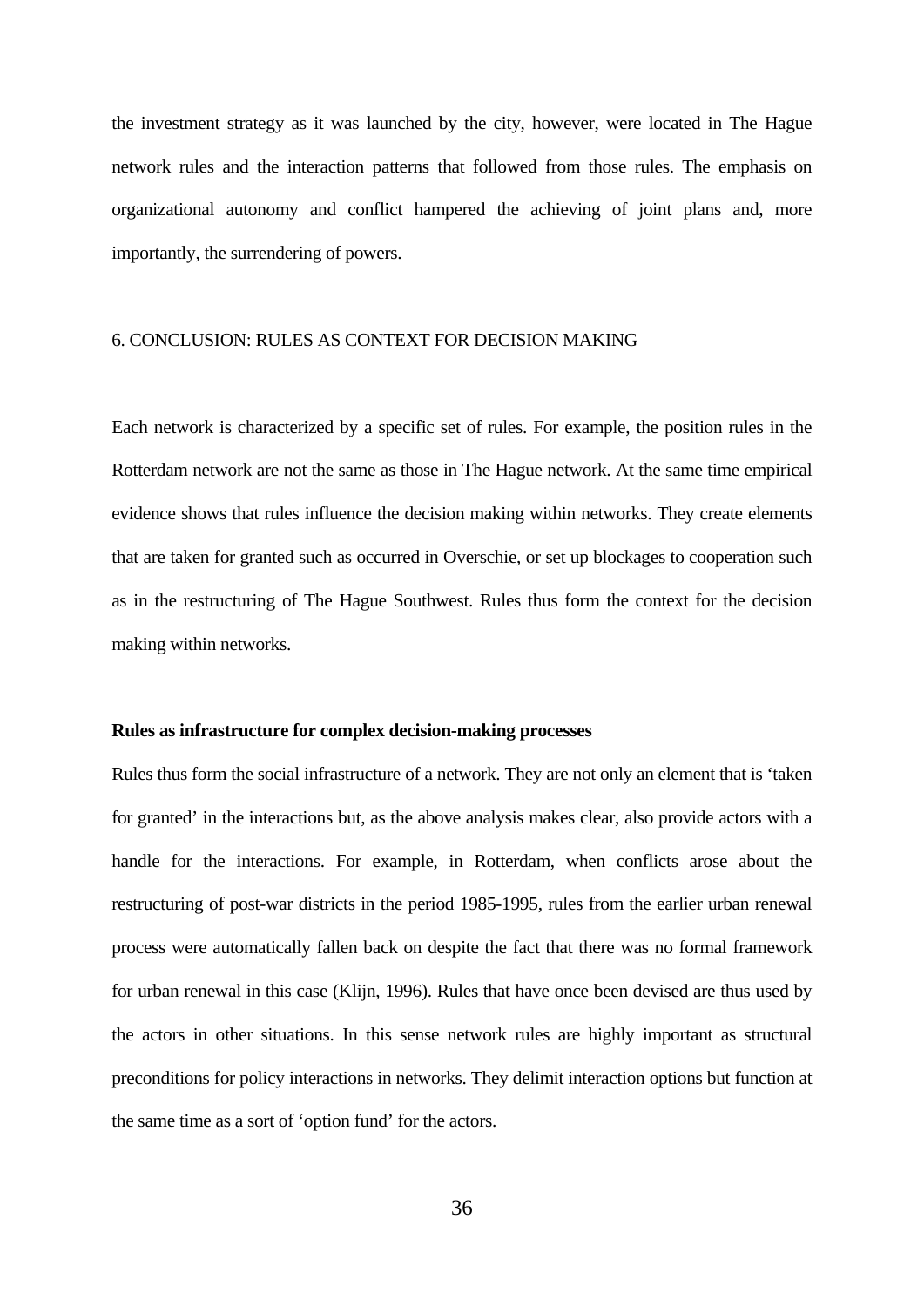The 'taken for granted' aspect of rules can also be interpreted theoretically. Not only do rules arise in socialization processes as was demonstrated earlier, but they are also retained because they are 'efficient'. (see e.g.: Ostrom, 1986; Burns/Flam, 1987; March/Olsen, 1989). Rules, and the routines they involve, survive because they form an alternative to time-consuming decisionmaking processes. They provide existing agreements and choices that can be taken for granted thereby saving the effort of having to assess each decision in minute detail. In this way, rules can be an efficient way to deal with the transaction costs problem (Willamson, 1979). This 'efficiency' aspect is also recognized by actors:

*We have tried as far as possible to work in the same way as in the urban renewal program, in other words with three parties, trying to force decisions as much as possible and striving for consensus.* (housing association employee talking about the later restructuring in Rotterdam)

Rules can also structure policy interactions to a great extent. The interactions surrounding the restructuring of The Hague Southwest illustrate this. In this network, game rules had arisen in which organizational autonomy was strongly emphasized. Together with a number of other important network rules, such as the emphasis on non-intervention and in the scant provision of information, a situation was created in which conflicts dominated. In this type of institutional context, each individual actor has a tendency to try to improve his own position first and foremost and to strive to maximize his own outcomes. Cooperation thus becomes very difficult unless all the actors collectively decide on it: the classic prisoners' dilemma (see Van der Doel, 1978). This is extremely unlikely, however, owing to the rules of the network. A vicious circle is thus created: the rules promote non-cooperative behavior and conflicts in interactions, and these interactions in turn reproduce the existing rules. The potential advantages of cooperation have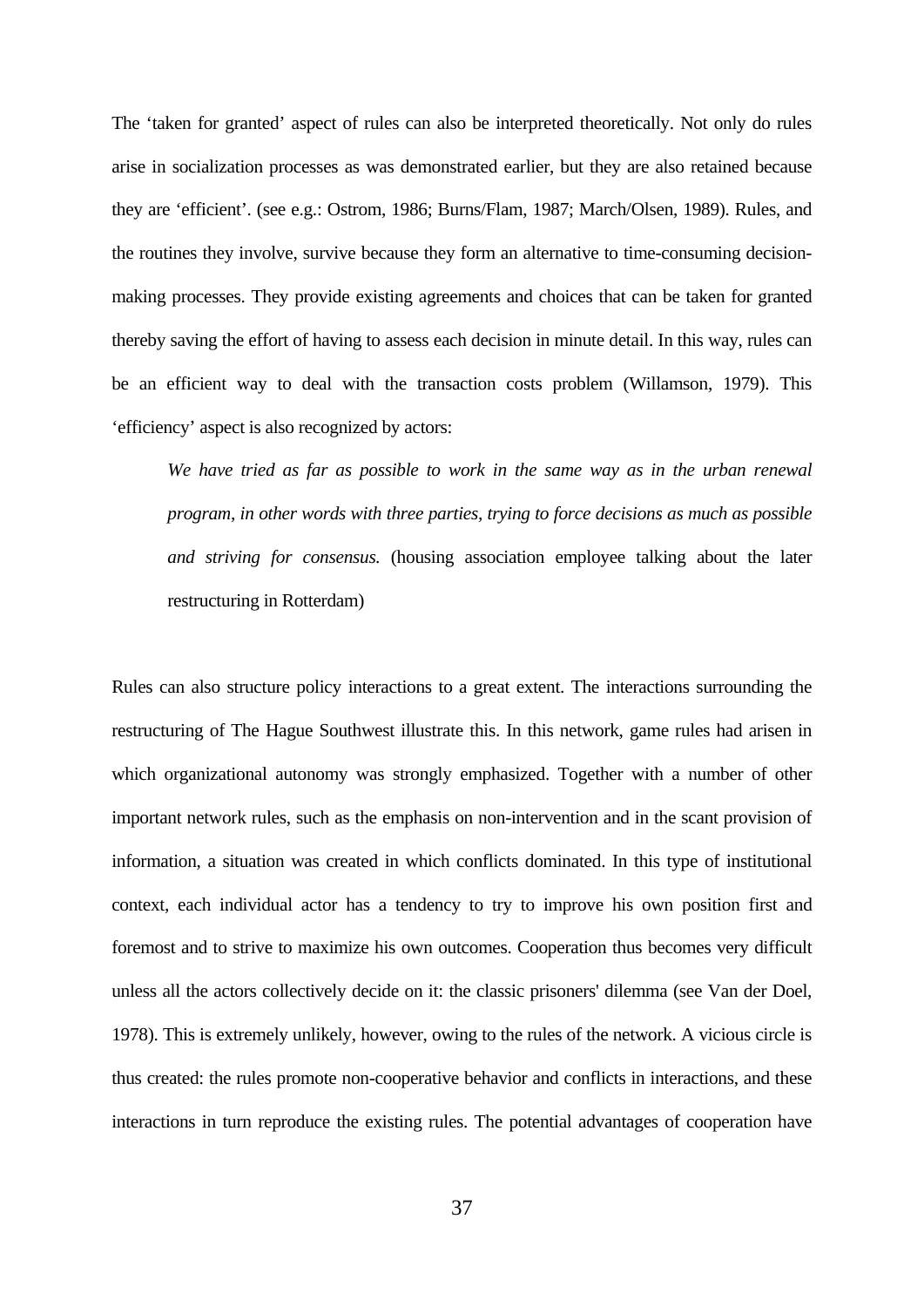little chance. Such 'institutional barriers' are not easy to break down (for the problem of dominant patterns in ecologies of games see also: Axelrod, 1984).

#### **Rules as precondition for success**

The fact that network rules affect interactions and influence the success of governance attempts is not so surprising if one considers that progress in decision making within networks is to a large extent a question of cooperation (Klijn, 1996a; Kickert/Klijn/Koppenjan, 1997). As a consequence of the dependencies among actors, meaningful outcomes can only be achieved if coordination of interactions takes place. As we have seen above, network rules can promote the opportunities for this coordination in various ways but can also hinder them. Of course, care must be taken when making generalizations about rules such as preconditions for success in policy processes based on the findings of the cases discussed here. The following list comprises a number of provisional conclusions based on the empirical evidence:

- strong rules to protect actors' autonomy hamper cooperation and interactions;
- clear and accepted conflict regulating mechanisms promote cooperation and interactions;
- cooperation is benefited by accepted product rules about quality and specifications of products and services that are relevant within the network. These furnish actors with more or less objective standards to use in negotiations on the content of policy processes $^{10}$  $^{10}$  $^{10}$ :
- strong non-intervention rules obstruct interactions, or if interactions do get underway they promote conflicts. They form an obstacle to cooperation. Furthermore, they involve the risk of causing a certain rigidity of perceptions.

Good rules for conflict management appear to provide a favorable climate for satisfactory

38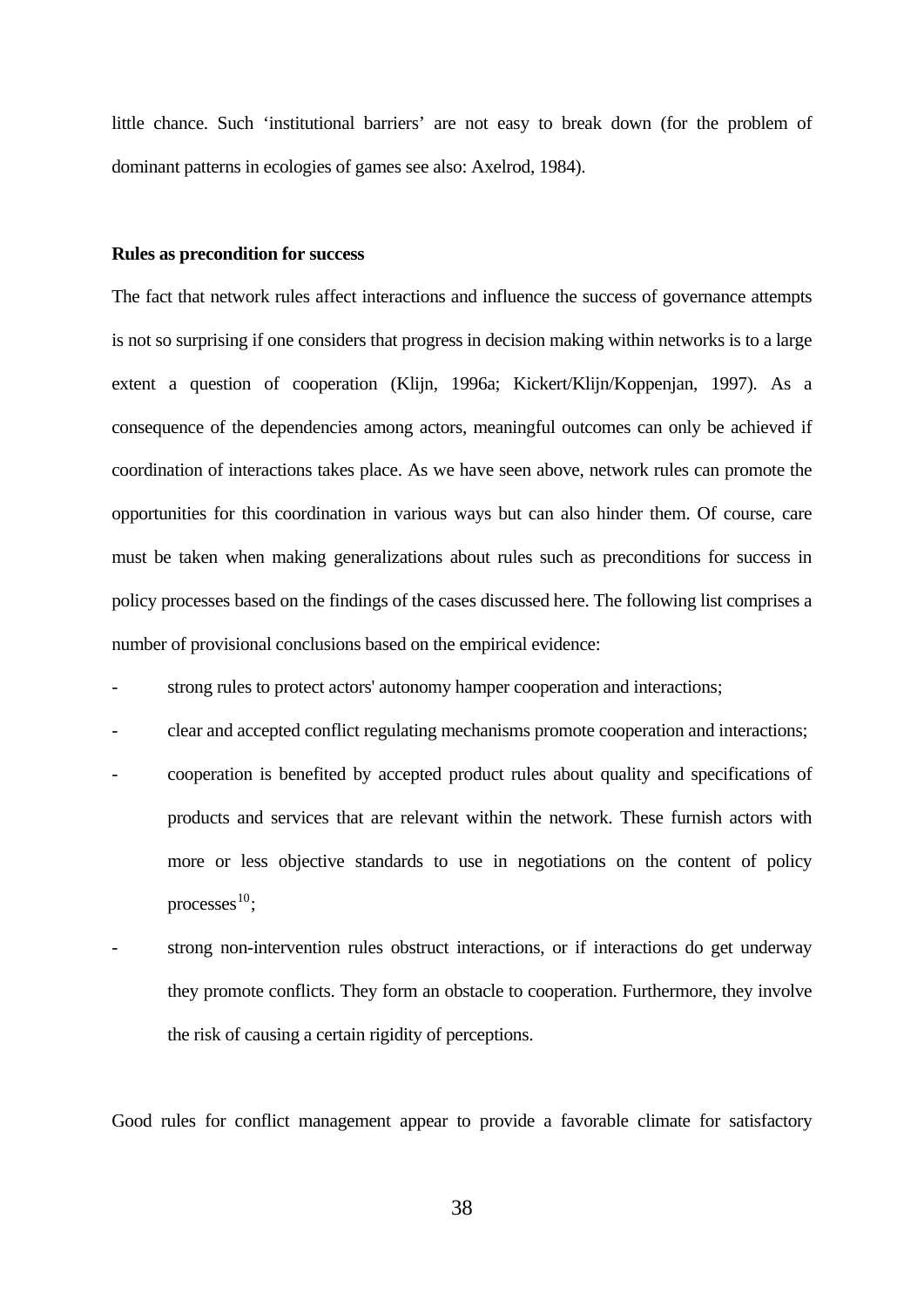cooperation. Strong domain boundaries and an emphasis on organizational autonomy, on the other hand, obstruct cooperation. Accepted product rules promote cooperation because rapid agreement will be reached on the quality levels to be striven for. The downside is that this can create a certain rigidity in the decision making. This also applies to the existence of nonintervention rules. Either they ensure that few interactions take place or they increase the chances of conflict in interactions. Both are unfavorable conditions for cooperation as The Hague case demonstrates.

## **Changeability of rules**

Although rules appear to be an attractive concept in explaining the development and outcome of policy interactions in networks, reservations must be voiced regarding the manipulability of rules. As the case studies showed, rules are developed over time during interactions and it is rare for them to abruptly lose their validity. Changes in network rules come about very gradually. This is logical since rules generally change only when a substantial proportion of the actors no longer recognize them.

The cases prompt another observation. Rules are not suddenly scrapped but rather gradually acquire a different interpretation. For example, existing rules may be used for new situations but are not tailored to that situation. The changes thus achieved can later be 'taken for granted' or even codified, and may be enriched with other rules developed during the interaction. For example, the rule in Rotterdam which stated 'the more you pay, the more you can say' was maintained but led to a change in the positions of municipal departments and housing associations. On the other hand, new product rules were developed such as those on the desired division between categories of rented accommodation (see Klijn, 1996, 160-162; 190-192).

Rules do not change slowly only because the process has to undergo a reinterpretation. They also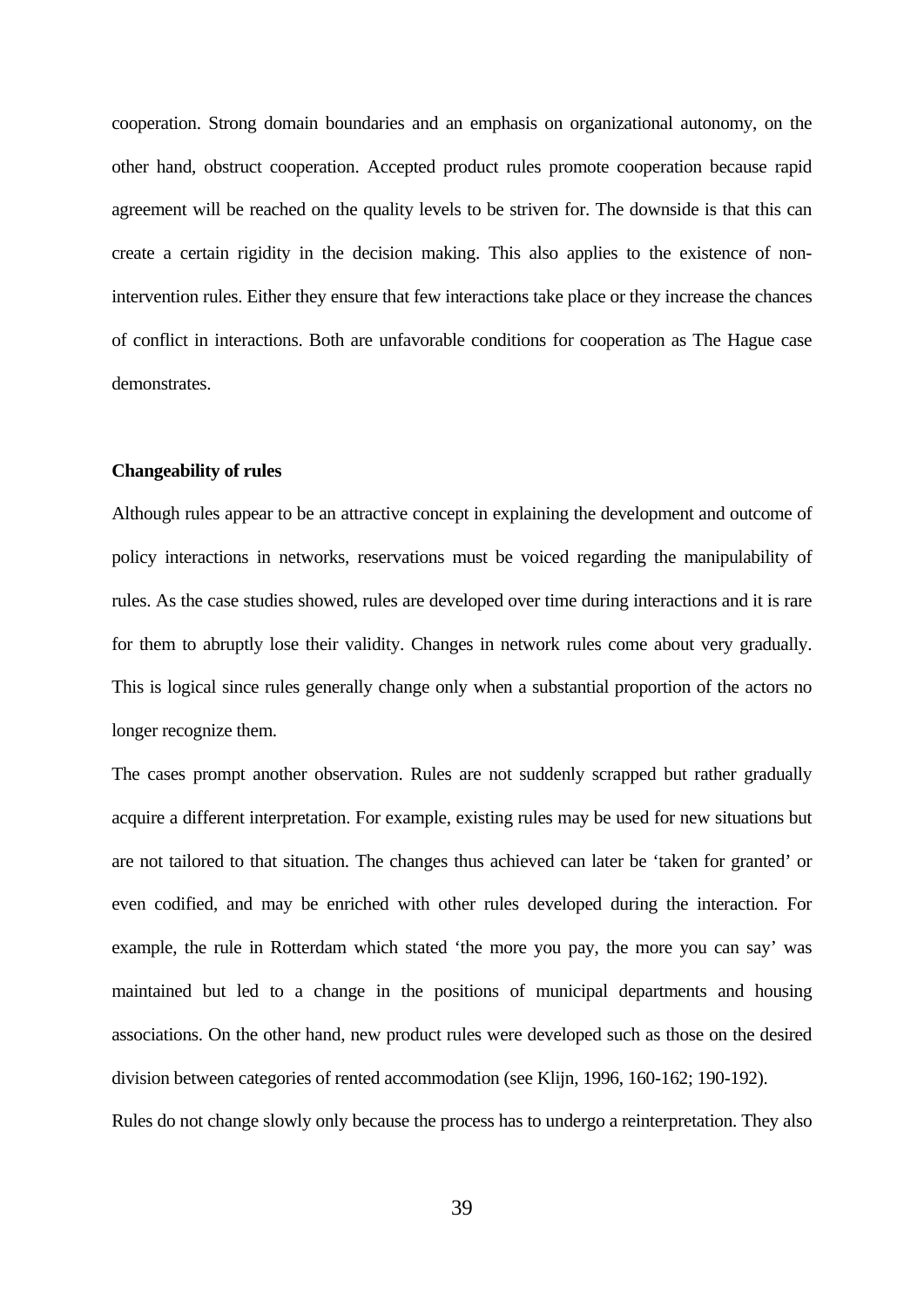change slowly because they are related to existing power relations. Changing the rules usually therefore means changing the balance of power. For example, the product rules from the Rotterdam urban renewal program, in which 'high level renovation' is the norm, are the result of a power situation from the seventies: a coalition of residents' organizations, municipal departments and (social democratic) politicians. A change in those product rules, towards less renovation, more demolition and new housing development, is directly linked to the shifting power relations in social housing. On the one hand rules are a source of power. They regulate which problems are acceptable and which are not, which actors gain entry and what their position is. At the same time, they are an expression of the balance of power from the past and change – usually after some delay – along with those shifting power relations. These processes usually tend to be accompanied by conflicts and obstacles. Public management has to take this into account.

# **NOTES**

- 1. This does not alter the fact that formal and informal rules often cannot be easily separated from each other, and that they influence each other. This can also be seen in the empirical analysis that follows. Not only are informal rules often somehow linked with formal rules, such as the standards used for renovation in the urban renewal program discussed later, but they are also influenced by what might be termed 'the shadow of formal rulemaking' (see the example of the council's arbitration in the Rotterdam urban renewal program discussed later).
- 2. Within the institutional perspective, Scott (1995) distinguishes a regulative, a normative and a cognitive perspective on institutions and rules. He also observes that, generally speaking, a shift can be perceived in which the latter perspective increases in meaning (Scott, 1995: XV). The perspective used here ties in best with Scott's cognitive perspective, although elements from the other perspectives can also be identified.
- 3. There is a rich source of information that can be used to determine the characteristics of rule-guided behavior, however most of this does not come from public administration. The most important are: van Gunsteren, 1976; Duinther, 1977; Giddens, 1984, Ostrom, 1986; Burns/Flam, 1987; Cohen, 1989; Scott, 1995.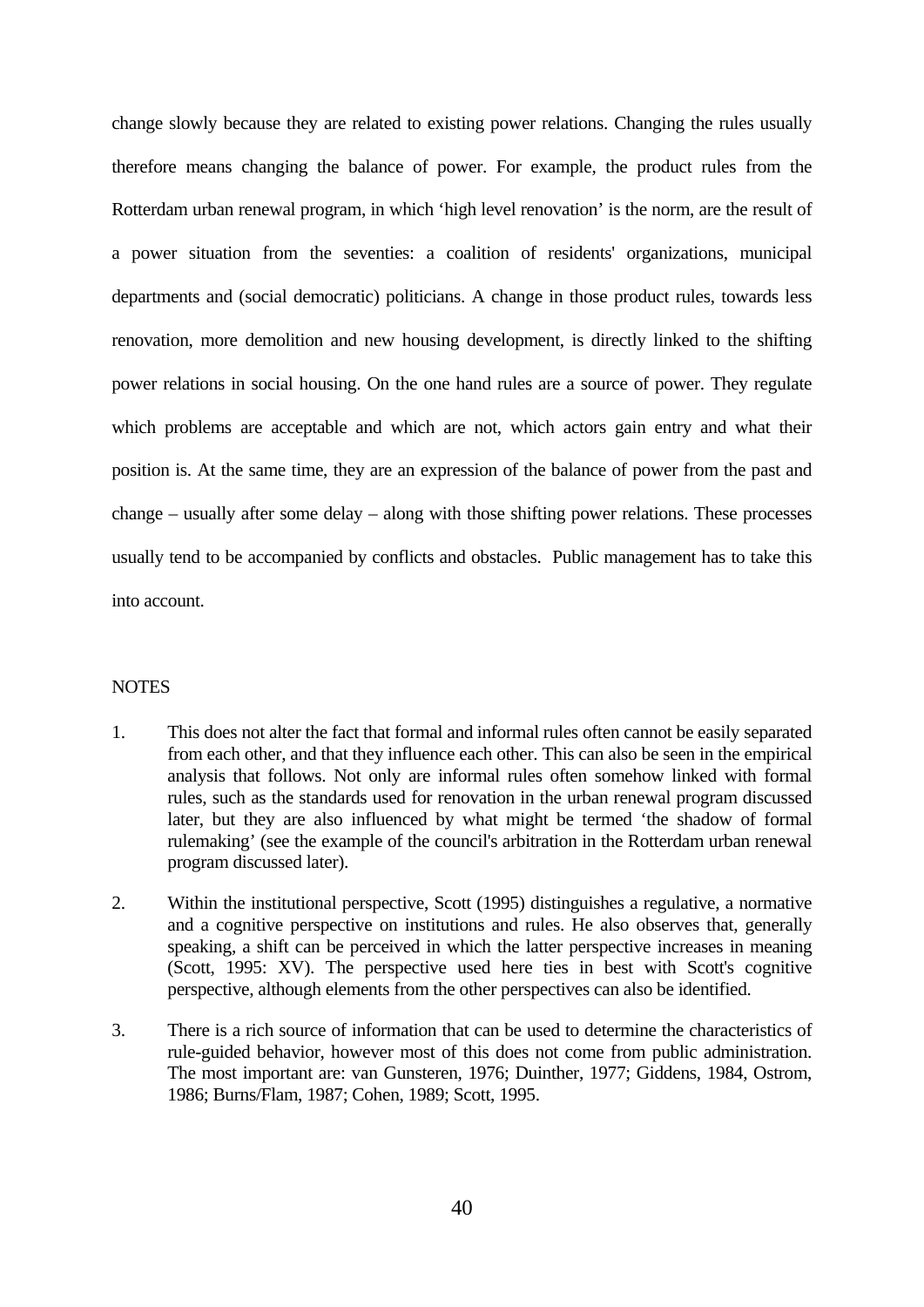- 4. The comparison of social rules with, e.g., chess rules is thus not entirely correct. Chess rules specify the meaning, and also the permissibility, of the moves, but these cannot be changed during the game. Rules in a network, on the other hand, can be changed, although these changes will take place gradually over the course of a sequence of games. This is why the concept of games as it is used here cannot automatically be equated with the concept of games such as chess or football.
- 5. There is a relationship between the distinction used here between arena rules and interaction rules and the distinction frequently used in the literature between constitutive rules and modifying rules (see, e.g., Duintjer, 1977: 45-48). I agree with Duintjer (47), however, when he argues that constitutive rules not only create new behavioral possibilities, they also restrict behavior. It is not the case, therefore, that this is the sole distinguishing element between the two types of rules.
- 6. And if empirical evidence is found one often observes a rather loose link between the theoretical framework and the empirical material (see Burns/Flam, 1987).
- 7. Incidentally, the two departments were merged in 1995. The 'power struggle' between them was certainly one of the reasons for the amalgamation.
- 8. The classic pacification rules can be discerned here: autonomy and proportion (Lijphart, 1992)
- 9. It is significant that in its end phase the part of the plan in which the new view in this field was developed was named after the architect who was commissioned to develop the plan by the actors involved. This suggests that it was the architect's plan and not that of the participating actors, who could thus protect themselves against criticism and remain free agents.
- 10. This finding displays some affinity with ideas from the negotiation literature (see, e.g., Ury/Fisher, 1981 with their emphasis on seeking objective criteria).

#### **REFERENCES**

Aldrich, H.A. (1979), Organizations and environments, Englewood Cliffs: Prentice Hall

Aldrich, H.D.A. Whetten (1981), Organization-sets, action-sets and networks: making the most out of simplicity, in: Nystrom, P.C., W.H. Starbuck (eds.), (1981), Handbook of organizational design, Oxford: Oxford University Press

Allison, G.T. (1971), The essence of decision, Boston: Little Brown and Company Axelrod, R., (1984), The evolution of cooperation, New York: Basic Books

Benson, J.K. (1982), A framework for policy analysis, in: D.L. Rogers en D.A. Whetten (eds.), (1982), Interorganizational Coordination: Theory, Research, and Implementation, Iowa: Iowa State University Press, pp. 137- 176

Berger, L., T. Luckman, (1966), The social construction of reality; a treatise in the sociology of knowledge, Hammondsworth: Penguin Books

Burns, T.R., H. Flam, (1987), The shaping of social organization: social rules system theory with application, London: Sage

Cohen, I.J., (1989), Structuration theory: Anthony Giddens and the constitution of social life, Oxford: St. Martins Press

Cohen, M.D., J.G. March, J.P. Olsen, (1972), A garbage can model of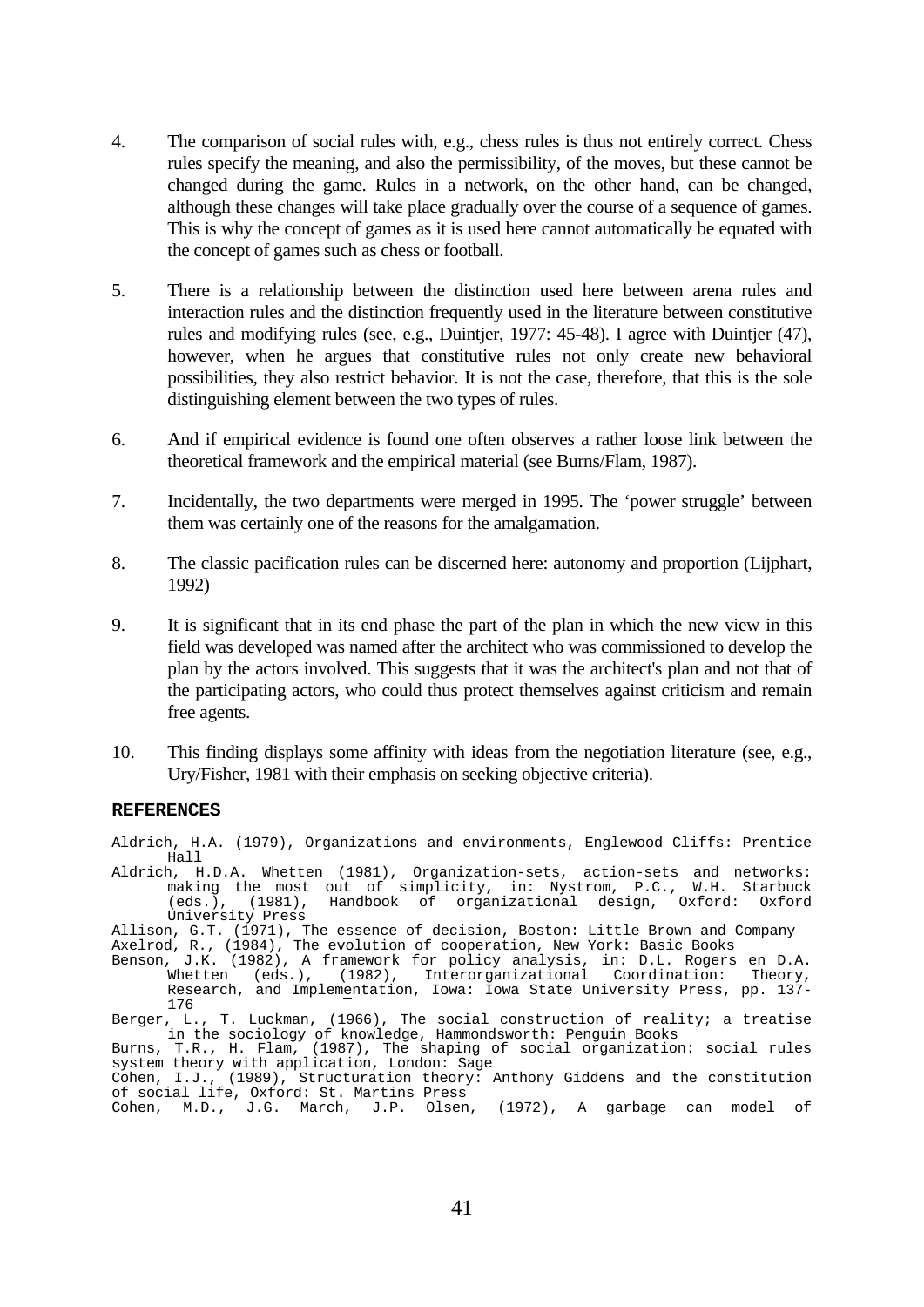organizational choice, Administrative Science Quarterly, 17, no.1, pp. 1-  $25.$  Crozier,  $M_{\odot}$ Crozier, M., E. Friedberg, (1980), Actors and systems; the politics of collective action, Chicago/London: The University of Chigaco Press Duijntjer, O.D. (1977), Rondom regels; wijsgerige gedachten omtrent regel-geleid gedrag, Meppel/Amsterdam: Boom Fisher, R., W. Ury, (1981), Getting to yes; negotiating without giving in, Boston: Houghton Mifflin Flier, K. van der, B. Vermeijden, (1986), Gemeente en bewonersorganisaties in de Rotterdamse stadsvernieuwing, Delft: Delftse Universitaire Pers Giddens, A., (1979), Central problems in social theory, London: Mac Millan Giddens, A., (1984), The constitution of society; outline of the theory of structuration, Berkely/Los Angeles: University of California Press Gunsteren, H.R. van, (1976), The quest for control, London: John Wiley Hanf, K, and F.W. Scharpf (eds.) (1978), Interorganizational Policy Making, London: Sage Hjern, B., D.O. Porter, (1981), Implementation structures: a new unit for administrative analysis. Organizational Studies, 3, 211-237 Kaufman, F.X., G. Majone, V. Ostrom (1986), Guidance, control and evaluation in the public sector: the bielefeld interdisciplinary project, Berlin: Walter de Gruyter Kickert, W.J.M., E.H. Klijn, J.F.M. Koppenjan (eds.) (1997), ++, London: Sage. Kingdon, J.W., (1984), Agendas, Alternatives and Public policy, Boston: Little Brown & company Klijn, E.H., (1996), Regels en sturing in netwerken; de invloed van netwerkregels op de herstructurering van naoorlogse wijken, [rules and governance in networks; the influence of network rules on the restucturing of post-war housing] Delft: Eburon Klijn, E.H. (1996a), Analyzing and managing policy processes in complex networks; a theoretical examination of the concept policy networks and its problems, Administration and Society, vol 28, no.1, pp. 90-119 Klijn, E.H., J.F.M. Koppenjan en C.J.A.M. Termeer (1995), Managing Networks in the Public Sector, in: Public Administration, vol 73, nr. 3, pp. 437-454. Laumann, E.O., D. Knoke, (1987), The organizational state; social choice in national policy domains, Wisconsin: University of Wisconsin Press Lindblom, C.E., D.K. Cohen, (1979), Usable knowledge; social science and social problem solving, New Haven/London: Yale University Press Lijphart ,A., (1992, eerste druk 1968), Verzuiling, pacificatie en kentering in de Nederlandse politiek, Haarlem: Becht March, J.G., Olsen, (1989), Rediscovering institutions; the organizational basis of politics, London/New York: (SAGE Marsh, D., R.A.W. Rhodes, (1992), Policy networks in British Governments, Oxford: Clarendon Press Morgan, G., (1986), Images of organizations, London: Sage Negandhi, A.R. (ed.), (1975), Interorganization theory, Kent: Kent State University Press<br>u, E., (1986), Ostrom, E., (1986), A method for institutional analysis, in: Kaufman/Majone/Ostrom (1986) O'Toole, (1997), Treating networks seriously: practical and research based agendas in Public administration, Public Policies review, vol 57 (1), pp. 43-57 Pressman, J.L., A. Wildavsky, (1983, first edition 1973), Implementation; how great expectations in Washington are dashed in Oakland, Berkely: University of California Press Rein, M., D. Schön, (1996), Frame-critical policy analysis and Frame reflective policy practice, Knowledge and Policy, vol 9, no.1, pp 85-104 Rhodes, R.A.W., (1988), Beyond Westminster and Whitehall; the subsectoral governments of Britain, London: Unwin Hyman Scharpf, F.W., (1978), Interorganizational policy studies: issues, concepts and perspectives, in: Hanf/Scharpf (eds.), 1978, pp. 345-370 Scharpf, F.W., Games real actors play; actor centered institutionalism in policy research, Boulder (co): Westview Press Scott, J., (1991), Social network analisis, London: Sage Scott, W.R., (1995), Institutions and organisations, Thousand Oaks: Sage Teisman, G.R., (1992/1995), Complexe Besluitvorming; een pluricentrisch perspectief op besluitvorming over ruimtelijke investeringen, 's-Gravenhage: Vuga Wamsley, G.L., (1985), Political subsystems as a unit of analysis in